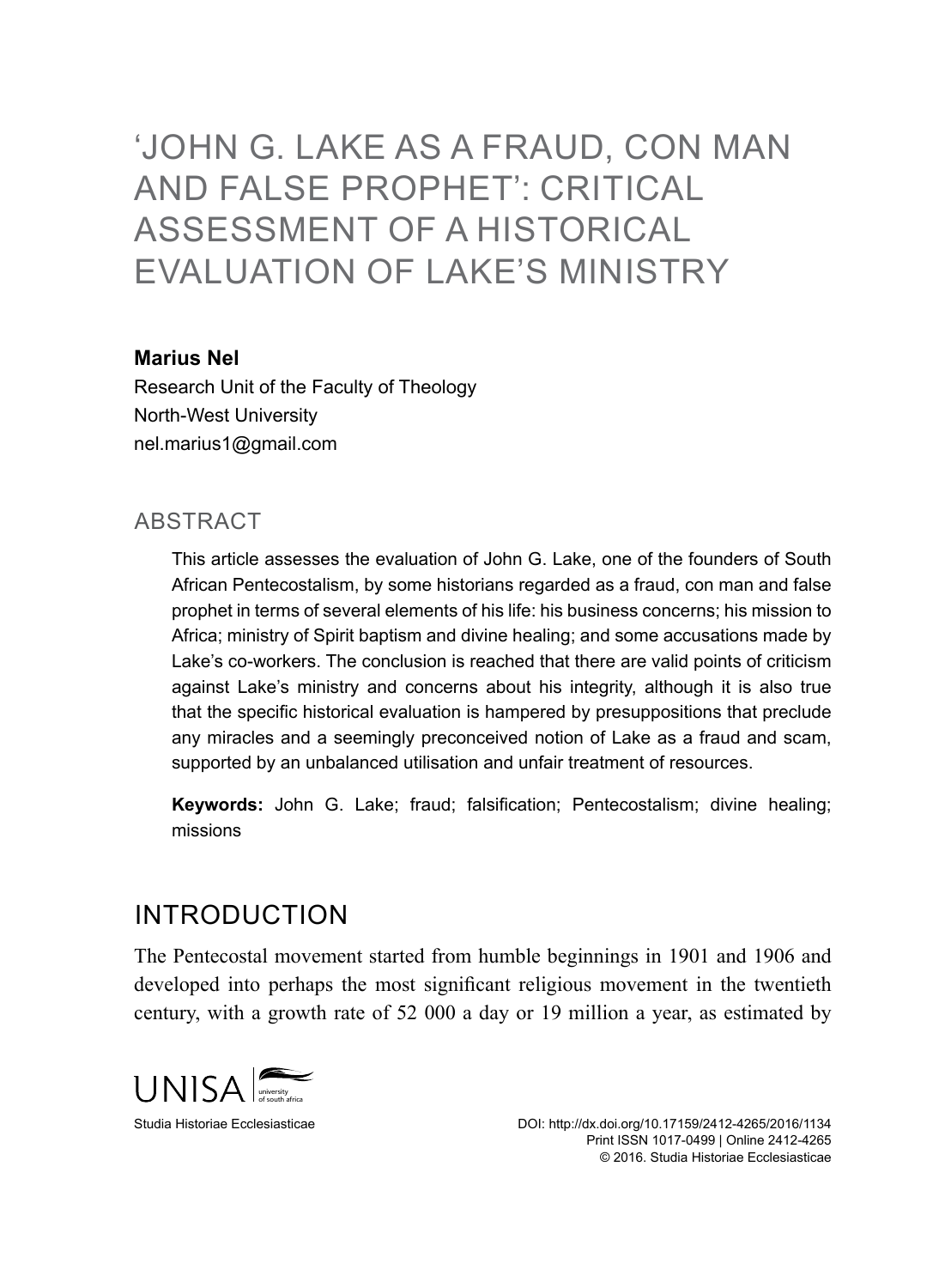David Barrett  $(1998, 50)^{1}$  In 1993 the number of Pentecostals and charismatics exceeded 420 million people (Synan 2006, 1) and in 2006 the number exceeded 580 million (Blumhofer 2006, 21), making Pentecostalism the fastest growing branch of Christianity worldwide (Turnage 2003, 6). McGee (2012, 35) calculates that at the current rate of growth, there will be 1 billion Pentecostals by 2025, with most of them living in Asia, Africa, and Latin America (McGee 2012, 35), presenting the southward swing of the Christian centre of gravity (Anderson, A.H. 2003, 1).<sup>2</sup> The movement started with classical Pentecostals in Parham's Bible School and at Azusa Street; was perpetuated in the charismatic renewal of the 1960s with Dennis Bennett, Kevin Ranaghan, and Kathryn Kuhlman in Van Nuys, California, only a few kilometres north of Azusa Street (Harper 2008, 108; Tickle 2012, 67-69); and invigorated by the third-wave neo-charismatic movement headed by Peter Wagner

The international Pentecostal movement originated in a black church in Azusa Street, Los Angeles, led by William Seymour,<sup>4</sup> son of African slaves (Anderson, R.M. 1979, 60; Anderson, A.H. 2012b, 186) where fifteen hundred people were estimated to have been in attendance on any given Sunday (Letson 2007, 115). Azusa Street was a church with mostly black people, although many white people attended the church led by an unpretentious black man (Lovett 1975, 136)<sup>5</sup> who was earlier made to suffer the ignominy of sitting outside the classroom door of the Charles Parham's Bible school in Houston (Anderson, A.H. 1997, 2). People flocked to Azusa Street to 'receive the Spirit',<sup>6</sup> and they left with the message of 'Pentecost' and an evangelistic zeal to share it with the world, reaching more than 50 nations within two years (1906-1908) (MacRobert 1988, 56, 81).

and John Wimber (Gabriel, 2012, 150-154; Synan 2001, 177-232).<sup>3</sup>

<sup>1</sup> 'The Pentecostal movement is by far the largest and most important religious movement to originate...This explosive growth has forced the Christian world to pay increasing attention to the entire movement and to attempt to discover the root cause of this growth' (Synan 2006, 1). Pate (1991, 243) estimated that the Majority World mission movement was growing at five times the rate of Western missions, resulting in half of the world's Christians living in developing, poor countries.

<sup>2</sup> There are approximately 2.18 billion Christians in the world, but Christianity in the West experiences a demise, with Europe's population being 66.3% Christian in 1910 and 25.9% in 2013. In South Africa, the Dutch Reformed Church reported membership losses of over 20 000 people in just one year (2012) (Joubert 2013, 114). Christianity grew in sub-Saharan Africa from 9% in 1910 to 63% in 2010 (Joubert 2013, 114-115).

<sup>3</sup> Cp. Cox 1995, 20, 23-25, 34-42.

<sup>4</sup> Seymour was a Holiness preacher before he attended Parham's Bible School in Houston, Texas in 1905 (Hammonds 2009, 6).

<sup>5</sup> 'Such radicality and revolutionary nature of the revival both repulsed and fascinated its critics, both secular and Christian' (Tan-Chow 2007, 45).

<sup>6</sup> 'The services (at Azusa Street) centered on baptism of the Holy Spirit and did not involve prayer, singing or sermons in the usual sense' (Hammonds 2009, 7). After 1909 the church went into decline and by 1914 the membership was almost entirely black (Synan 1971, 116).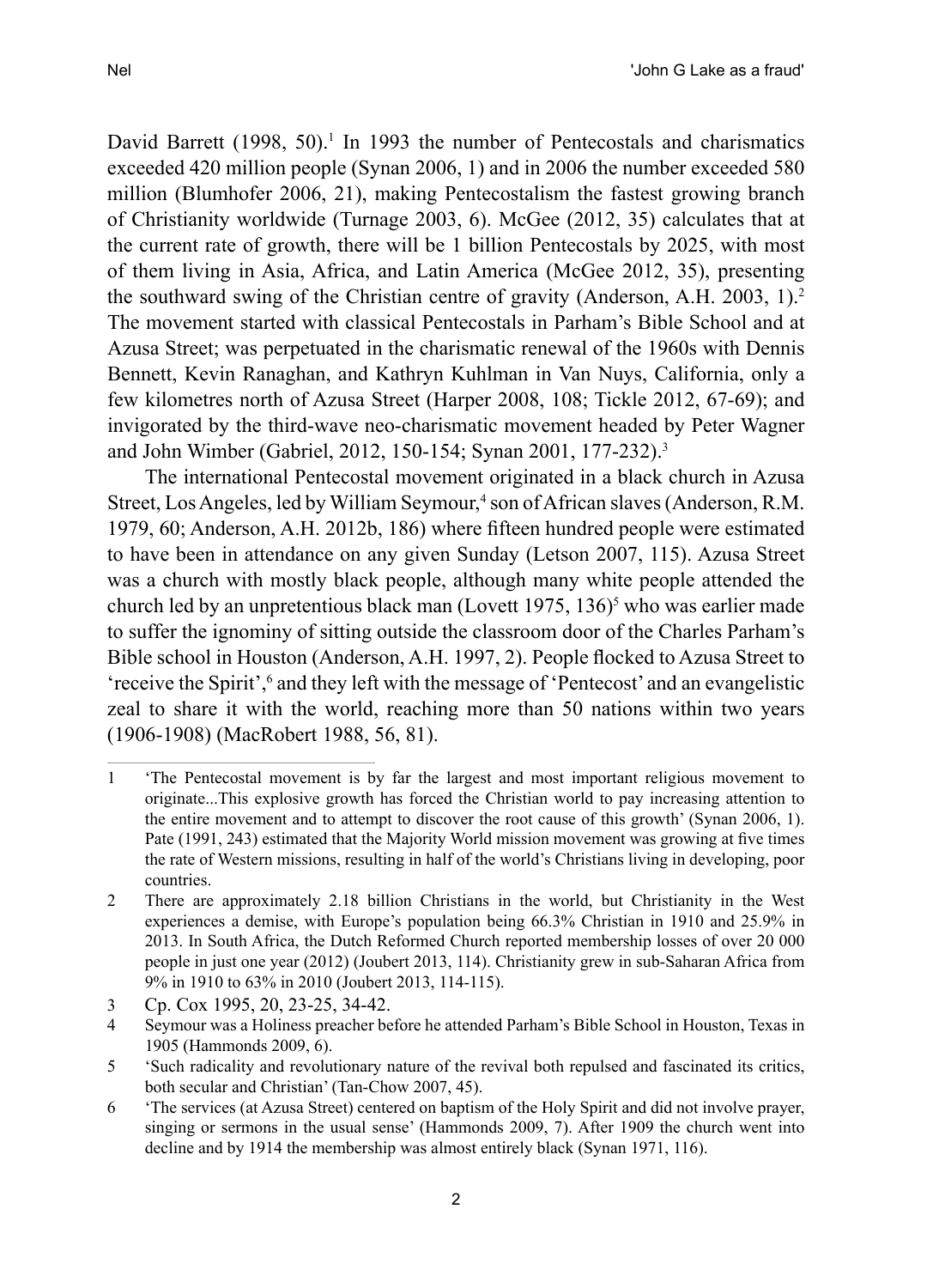John G. Lake<sup>7</sup> visited at Azusa Street in 1907 with Seymour and other Pentecostal leaders (Lake 1981, 32),<sup>8</sup> and he led a party consisting of Thomas Hezmalhalch,<sup>9</sup> J.C. Lehman<sup>10</sup> and others (Synan 2006, 6) with the purpose to bring the message of 'Pentecost' to South Africa. He revisited Azusa Street on at least one further occasion to report to Seymour about the progress of the Pentecostal mission he had led in South Africa (Anderson, A.H. 1997, 3; Lake 1981, 32). When Lake left South Africa in 1913, never to return, his legacy was two Pentecostal groups in South Africa, the Apostolic Faith Mission of South Africa (AFM of SA) and the Zion Apostolic Church (Anderson, A.H. 2007, 7; Synan 1997, 138).<sup>11</sup> Today a large segment of Christians in South Africa belong to the Pentecostalist tradition (Anderson, A.H. 2000, 14; 2001, 27; Nel 2005, 202-203) with half of them adherents of the Zionist/ Pentecostalist legacy of Lake (Morton 2012a, 98).

In this article the negative evaluation of John G. Lake and his ministry by some historians, as represented by Barry Morton, is presented and discussed.

Barry Morton is associated with Unisa's History Department where he is busy with post-doctoral studies and serves as a research fellow. His interest is concerned with Botswana and southern African history, and he wrote articles on Zionism and the Zionist churches; John G. Lake as one of the founders of the Pentecostal tradition in South Africa; Botswana history and the evolution of women's property rights in colonial Botswana; as well as some issues in Indiana history in conjunction with Elizabeth Morton. In his historical assessment of Lake he represents a smaller school of thinking linked with Murray (1999), Hitchens (2009), and websites like http://letusreason.org. In their evaluation of Lake they warn that not much historical research on Lake and the Pentecostal and Zionist movement has been done, despite the fact that it was by far the most successful southern African religious movement

<sup>7</sup> Lake was born at St. Mary's, Ontario Canada, on 18 March 1870 (Susanto and Theron 2008, 173). He died in Spokane on 16 September 1935 (Synan 1997, 138).

<sup>8</sup> Lake (1981, 19) met Seymour for the first time in 1907, and then commented that Seymour had 'more of God in his life than any man I had ever met'.

<sup>9</sup> Hezmalhalch (1847-1934) was born in England and was 60 years of age when he arrived in South Africa.

<sup>10</sup> Lehman had visited South Africa before, as a missionary to the Zulus for five years (Synan 2006, 6). Lehman founded the Pentecostal Holiness Church in South Africa in 1913.

<sup>11</sup> Lake viewed himself as being an emissary of Seymour's Apostolic Faith Gospel Mission, which placed less stress on divine healing and more on the Holy Spirit. Generally speaking, Lake's African followers were more sympathetic to his Zionist ethos, and his white followers to his Pentecostalism (Morton 2013b, 13).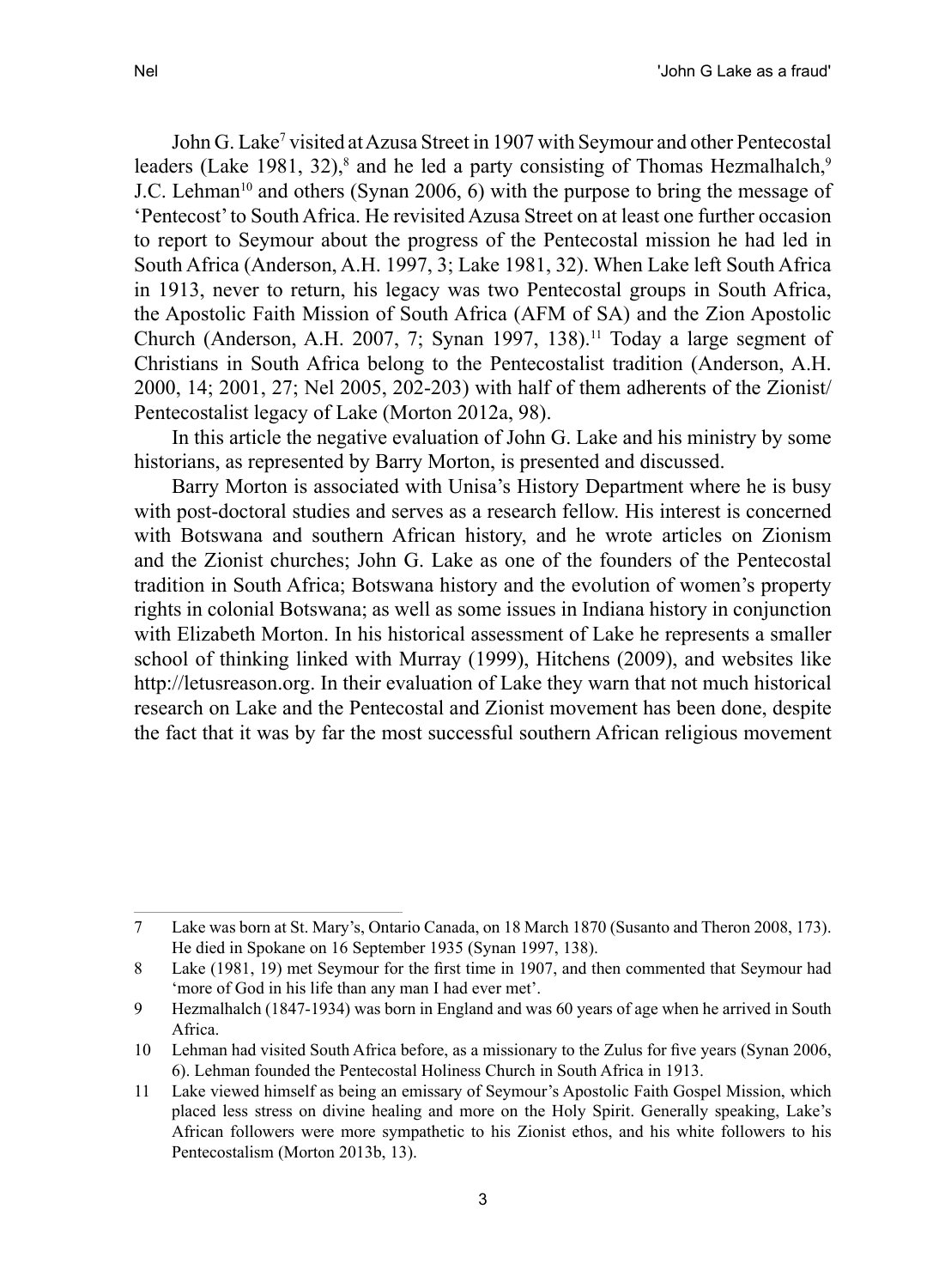of the twentieth century (Morton 2012a, 98).12 Where historical research was done about the development and diffusion of the Pentecostal tradition in southern Africa, Morton (2012a, 99) claims, it occurred from a Pentecostal or Evangelical perspective, and academics treated it with 'kid gloves'.<sup>13</sup> Lake is seen as divinely inspired, directly sent by God to southern Africa, orchestrating massive healing campaigns using the laying on of hands to cure various diseases and infirmities, and performing other miracles such as resurrecting the dead.<sup>14</sup> Lake's legacy in the AFM and the African Pentecostal churches is evaluated as 'innately positive developments' (Landau 2010, 184). In the process of advocating Pentecostals' own agenda, John G. Lake is not seen for what he in fact was, a con man 'who consciously used deception both to gain tithe-paying adherents, and to defraud and control them once they were in his organization' (Morton 2012a, 99). Morton (2012a, 100) concludes that the centre of Lake's religious activities consisted of consciously deceiving people (Morton 2012a, 100). This conclusion implies that Lake's activities 'seriously call into question' (Morton 2012a, 100) the characterisation of the Pentecostal and Zionist movement that Lake founded and make a mockery of its allegedly divine inspiration. The arguments will now be investigated in terms of different aspects of Lake's life and ministry.

<sup>12</sup> However, Morton's bibliographies in his articles betray that he is not knowledgeable about the many works reflecting research into the origins and development of the Pentecostal and Zionist traditions in southern Africa. Scholars like A.H. Anderson (1991, 1992, 1997, 2000, 2001, 2007), Asamoah-Gyadu (2002, 2013a, 2013b), Berglund (1976), Burger (1987, 1997), Burger and Nel (2008), Comaroff (1985), Daneel (1971), De Wet (1989), Liardon (1996, 1999), Lindsay (1972), Oosthuizen (1987), Reidt (1989), Sundkler (1976), and Synan (1971, 1997, 2001, 2006) should be mentioned. Lindsay worked with John G. Lake's evangelistic campaigns and, during 1948, with William Branham (Bundy 1990, 341).

<sup>13</sup> Morton (2014b, 1) warns that his work about Lake is 'not a labor of love;' rather, it is a 'muchneeded corrective to a host of misleading writings that many other faith healing con men have invoked in order to increase the charismatic nature of their healing ceremonies.' Morton (2014b, 4) finds in Lake's own writings and sermons 'rarely any honesty', a remark that he does not motivate in any way.

<sup>14</sup> Lake (among others) 'prioritized seeking for spectacular displays of celestial powers – signs and wonders, healing, and deliverance from sinful habits and satanic bondage' (McGee 1997, 329). The numerous healings were viewed as confirmation that God's Word was true, his power was evidently on the missionary efforts, and the result was that many were persuaded to become Christians (Anderson, A.H. 2003, 6). At the turn of the previous century, most mainline or traditional churches in South Africa did not minister healing (Susanto and Theron 2008, 170). Specifically within the Reformed tradition the ministry of healing was not expected, and even denied. The development of divine healing became one of the hallmarks of early Pentecostalism (Hollenweger 1997, 18-19), becoming an attractive drawcard that drew new adherents, serving to appeal to people across cultural boundaries (Botha 2007, 311). While Western Pentecostalism probably does not grant healing such a prominent role as in earlier times, in the Majority World the existence of disease and evil affects most people and requires real action from the church as well (Anderson, A.H. 2003, 6). For a discussion of the importance of healing, healing movements and ministers of healing in Pentecostal circles, cf. Burgess and McGee (1988, 350-374).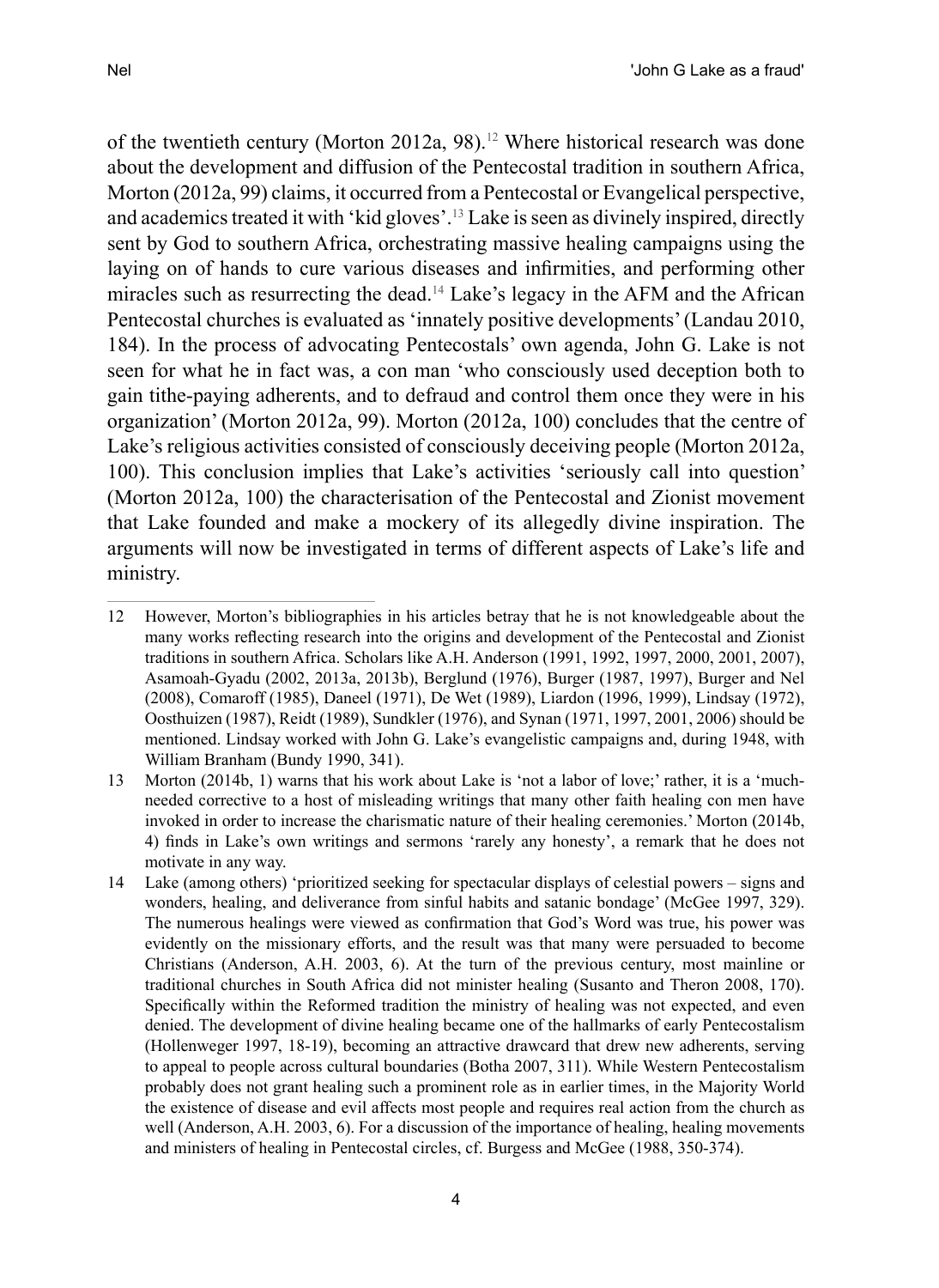## Lake's life before his mission to South **AFRICA**

Lake's son-in-law, Wilford Reidt, wrote a biography of Lake where he mentions that Lake studied successfully for the ministry in the Methodist Church, allowing him to be appointed as pastor of a church in Peshtigo, Wisconsin.<sup>15</sup> Shortly after entering ministry he decided to exchange it for a business venture when he founded a newspaper, *The Harvey Citizen.* He also set up a successful real estate business and helped found another paper, *The Soo Times*. In 1901, Lake moved to Zion City,<sup>16</sup> John Alexander Dowie's utopia, $17$  where he was in charge of the church's construction

17 Dowie opened his new utopian community at Zion, north of Chicago, in 1901. Dowie owned the city and leased out residences to his congregation. Lake purchased a lease in May 1901 (Morton 2014b, 18).

<sup>15</sup> Morton (2012b, 82) makes the assertion that the Methodist seminary that Reidt referred to had never in fact existed, without providing any proof. Fact of the matter is that Lake (or Reidt) never mentioned the name of the seminary, illustrating Morton's biased interpretation of Lake. Morton (2014b, 5) is also convinced that Lake was, 'to put it simply', not an ordained minister, 'although he wished to appear as one from his early 20s onwards.' No proof of the assertion is provided by the historian.

<sup>16</sup> In 1886, at the age of 16, Lake saw how somebody close to him, probably his 22-year old brother, was healed, leading Lake to trust God for healing him from his own chronic constipation, and the resultant resolution not to make use of any medicine (Lake 1968, 5). Morton (2014b, 4) opines that Lake's chronic constipation 'was almost certainly an invention', without providing any documentation for his opinion. By 1896, Lake's wife was diagnosed with consumption, and subsequently became paralysed. On 28 April 1898, Lake with the support of friends from Dowie's church, offered up prayers for the healing of his wife from tuberculosis (Synan 2006, 6). Cf. Morton (2014b, 15-17) for a negative critical discussion of her healing. Lake became convinced of God's healing powers and moved in 1901 to Zion City in order to study divine healing (Susanto and Theron 2008, 174). He served as an elder in the Zion Catholic Apostolic Church until 1904 (Morton 2014b, 18 asserts that he never rose to a prominent position in the Zionist church but remained a deacon until Dowie's demise in 1905). Morton (2013a, 1) calls Dowie's Christian Catholic Apostolic Church in Zion 'essentially a criminal organization', based on what he describes as the economic strategies of the major Zionist churches. Morton (2013b, 9) concedes that Dowie's revenue came from a 'legitimate source', tithing. The economic strategy after Dowie's death went through two distinct phases, with at the beginning a small, core following and using their contributions to obtain agricultural land and creating a self-sufficient agrarianism, followed from the 1950s by a pragmatic period with large-scale membership increases and the utilisation of capitalist practices by promoting business formation among their members and forming their largely unskilled members into a kind of 'labor aristocracy' (Morton, 2013a, 12). These practices allowed the Zionist leaders like J.G. Shembe, Solomon Lion, Christina Nku, Edward Lekganyane, and Daniel Nkonyane to drive large fleets of chauffeured automobiles, go to universities, travel around the world, and dress themselves and their entourage in expensive attire. They live in large and prestigious residences, have considerable agricultural and business holdings, which they manage with the help of white lawyers (Morton 2013a, 8-9). Because their church funding is Mobutuist in nature, bitter disputes tend to be fought over succession by the leaders' children (Morton 2013a, 9). Morton's allegations about the Zionist church deserve to be investigated further.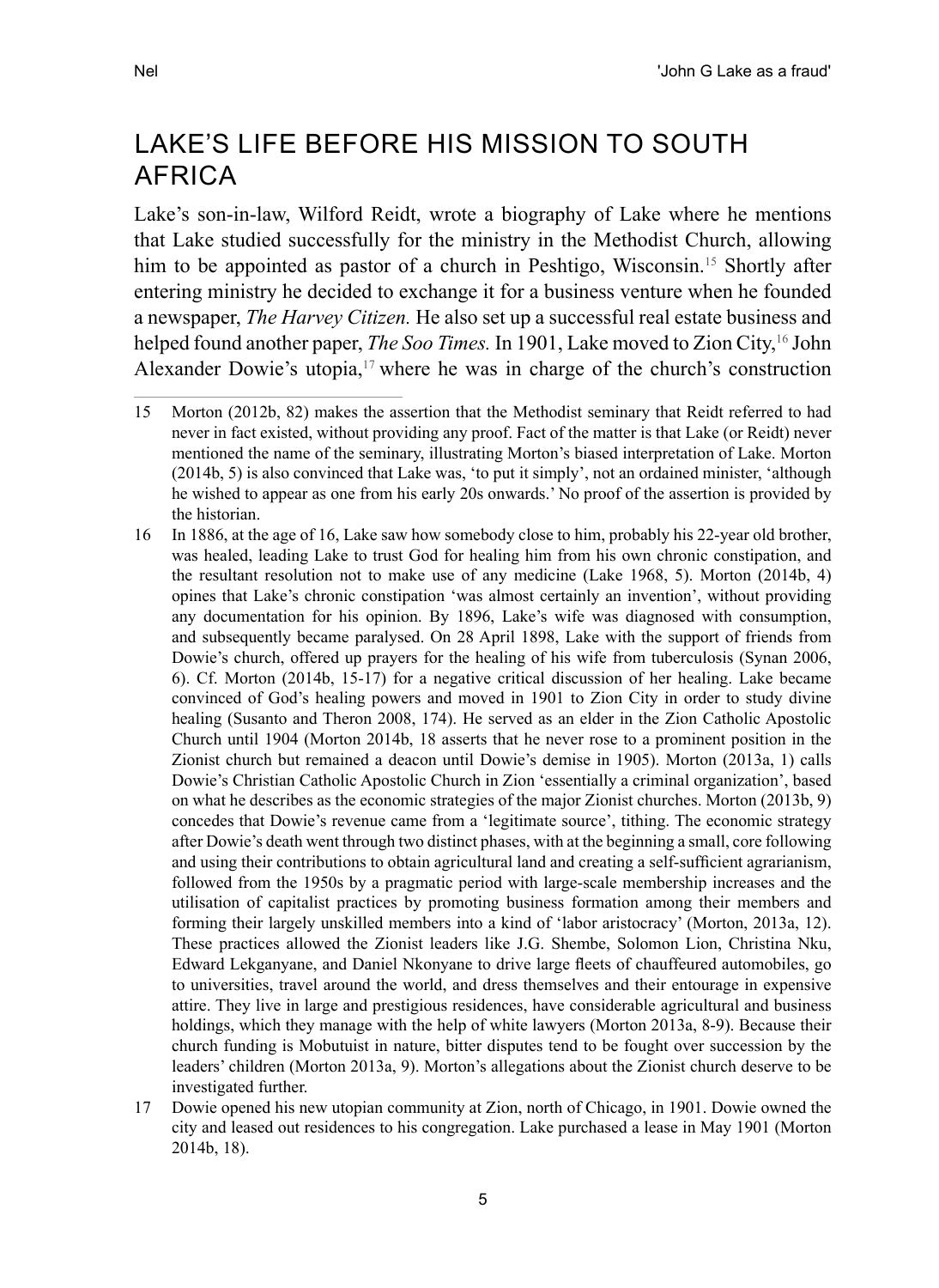department (Lake 1994, 89, 269; Liardon 1999, 10; Reidt 1989, 14-16). In 1904 he bought a seat on the Chicago Board of Trade and handled a railroad magnate, Jim Hill's Western Canadian land (Reidt 1989, 14). Lake was also employed to form a trust of three large insurance companies and served as manager of the trust (Reidt 1989, 15). Although Lake was involved in part-time ministry he concluded that he was called to get into full-time ministry. Late in 1907 he disposed of his possessions and used the money to meet the need of others (Reidt 1989, 16; Copeland (1994,

Morton (2012a, 102) describes Lake's alleged sacrifice to abandon a business career earning him a good income in order to enter the full-time ministry<sup>19</sup> as a myth that he used in order to legitimate his ministry and create a religious aura that 'stirred up a sense of awe and wonder amongst credulous audiences'.20 Lake's claims about his business career and prosperity are false, argues Morton (2012a, 103), with evidence showing that he had only small contracts and did not even bid on public contracts nor advertise his contracting company in any newspapers. His real-estate activities did not include ownership of any large buildings but consisted of buying dilapidated properties that he fixed and sold for a profit. He also was not involved in any way in any newspaper that he claimed to have founded. And Lake did not supervise construction endeavours in Zion City, but was appointed as a repairman in the department (Morton 2014b, 18). To prove his points Morton utilises newspapers of the time as well as the church directories published regularly in *Zion Banner* from 1901 to 1906. Lake claimed to have moved to Chicago in 1904 where he quickly

 $xix-xx$ ).<sup>18</sup>

<sup>18</sup> In her biography of Lake, Copeland obviously relies heavily on Reidt for her facts.

<sup>19</sup> Lake grounded his decision to abandon his business ventures in order to give all his attention to the ministry in the examples of George Muller and Hudson Taylor (Tannenberg 1999, 12). Lake interpreted the rediscovery of the *charismata* or *pneumatikoi* as the restoration to the Church of the absolutely vital component that characterised the early Church and that would provide the missionary thrust that would result in an unprecedented 'harvest of souls' before the *parousia* (Allen 2007, 119; Land 1993, 6). Pentecostals share a restorationist primitivist drive (Klaus 2006, 2). Lake's mission was biblical, passionate, in the power of the Spirit, Christo-centric, and urgent, according to Klaus (2006, 3-4).

<sup>20</sup> Morton (2012b, 73) argues that although Isaiah Shembe credited only one man for his religious development, William Leshega who had Shembe ordained as a preacher in the African Native Baptist Church, Shembe was directly impacted by Zionist ideas and individuals. The narratives of Shembe's early life and calling, as recorded in the 'Book of the Birth of Isaiah Shembe' and other documents, are shaped along the same lines as Lake's (Morton 2012b, 79, 88) and created Moseslike legends (Morton 2013a, 1). It is from Lake that Shembe also learned how to orchestrate religious fraud while they worked together in the Free State in 1910. 'Lake and his coterie at the helm of the AFM were all consummate con men who relied to some extent on assistants and placemen to aid them in conducting fraudulent faith healings and other cons' (Morton 2012b, 79). To prove his point that Lake placed assistants within the audience to provide him with information and to facilitate false healings, Morton refers to the assertions he made in another article (Morton 2012a, 109-114), where he also does not use any form of documentation. These conclusions are based on a methodology that is dubious and unacceptable.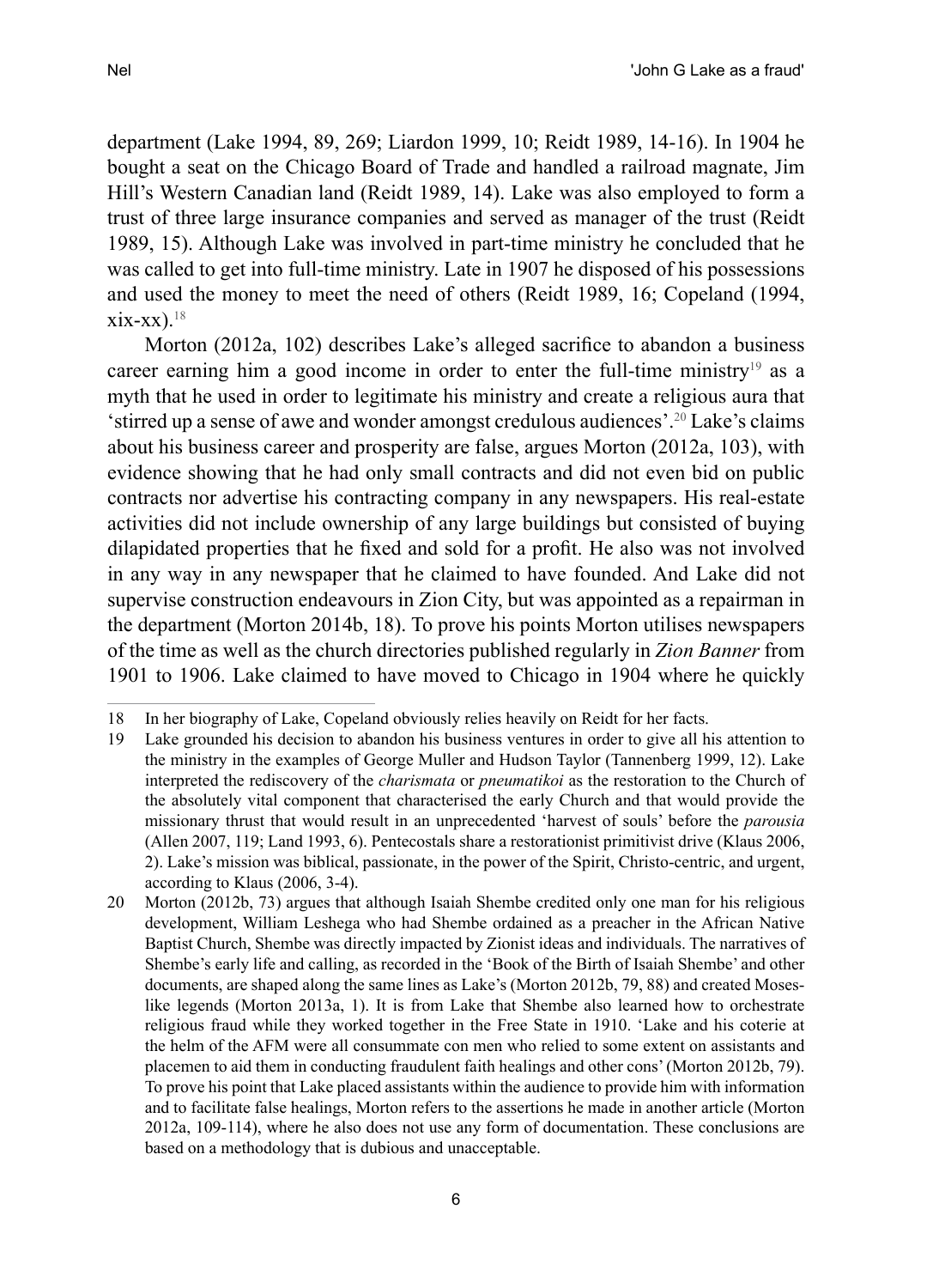became a millionaire and purchased a seat on the Chicago Board of Trade. However, Morton is of the opinion that Lake remained in Zion City until 1907 although he quit his job as repairman in 1905 and worked as a salesman for a local real estate speculator in a nearby town, Waukegan, while also marketing fire and life insurance. A biographer of Lake, Burpeau (2004, 57), acknowledges that no evidence outside of Lake's own assertions has been found to verify that Lake was involved in business or industrial circles in Chicago. Instead of being a wealthy man, Lake was an insurance salesman, concludes Morton (2012a, 104). Morton's use of available resources is limited to a few newspaper articles to prove that Lake exaggerated or lied about his business ventures. No primary research was done to find data from available banks and local authorities and Morton's conclusion is based on a lack of any mentioning of Lake in available newspapers. However, as will be ascertained at a later stage, Lake was prone to exaggerate and it might be the case that his involvement in certain business ventures might have been limited.<sup>21</sup> However, to conclude that Lake's reference to a lucrative business career that he abandoned in obedience to God's voice is a myth, and that Lake used to legitimise his leadership role in the Pentecostal fray, is to read into a lack of data too much.

# Lake's life in Zion City

Morton (2012a, 104) alleges that Lake who settled in Zion City in order to acquaint himself better with the doctrine and practice of divine healing, fled in 1907 from Zion City after his 'involvement in highly unsavoury affairs' and that he used his story of a direct communication and revelation from the Spirit to depart for Africa in order to justify his leaving of Zion City as a means to remove attention from the 'real facts'. What occurred, according to Morton, is that Lake became embroiled in the polarisation that occurred in Zion City after the death of Dowie, and the resulting split of his church into various factions. Charles Parham resided intermittently in Zion City in late 1906 and he used the opportunity to preach his Pentecostal message of speaking in tongues as initial evidence for being baptised in the Spirit (Friesen 2009, 45; Hudson 2008, 149). Approximately 3 500 Zionists joined his faction as a result of the revival services that he held in 1906, and they were baptised with the Spirit, with Lake and Hezmalhalch as prominent members (Parham 1930, 148-160, 171-177). 'From Zion came a host of almost 500 preachers who entered the ranks of the Pentecostal movement, chief of whom was John G. Lake' (Synan 1997, 138). Parham left Zion City and never returned when a water tower collapsed and destroyed

<sup>21</sup> Lake was not the only one prone to exaggerate. Anderson, R.M. (1979, 94) provides an example of such exaggerations in early Pentecostal editors' refusal to print reports about purported divine healings without substantive proof; usually the testimony of some Pentecostal whose word the editor in question was willing to accept. Donald Gee was involved in the Pentecostal movement for 40 years and remarked that the small number of definite miracles of healing compared to the great numbers who were prayed for, made him sad (Gee 1928, 13).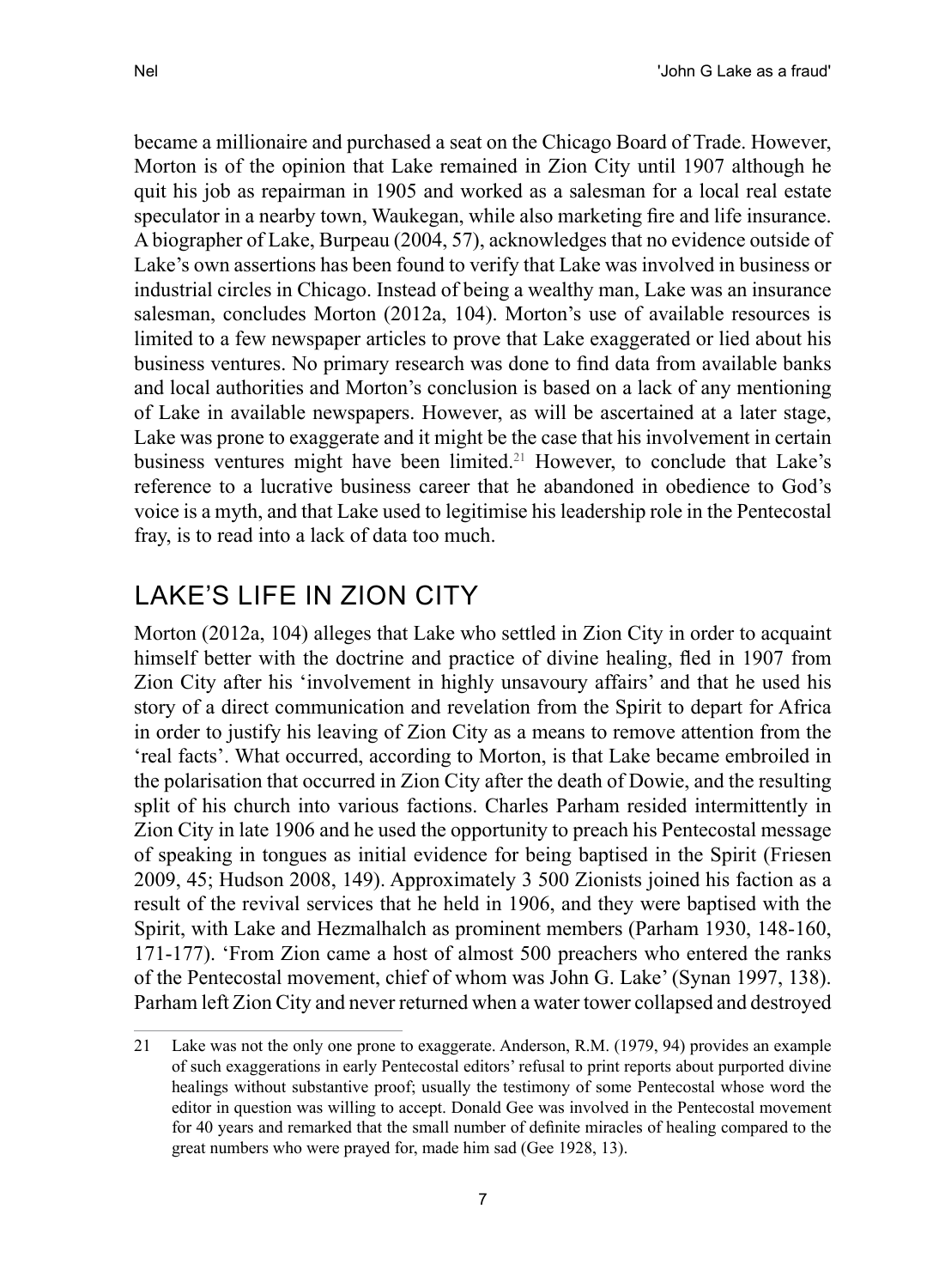his revival tent.<sup>22</sup> His followers experienced opposition from Dowie's successor, W.G. Voliva. Tom Hezmalhalch, one of the leaders of the Pentecostal followers in Zion City, invited William Seymour to visit the city (Morton 2012a, 105). Parham's followers continued to support him financially and they stayed loyal to him, even in the face of opposition from the other inhabitants of Zion City. The Parhamites' services were characterised by an 'apparent descent into a collective frenzy of insanity, demon possession, and murder' (Morton 2012a, 106). Morton connects it to Parham's arrest in Texas for the alleged soliciting of sex from a teenager that confirmed rumours that had been circulating about Parham's pederastic tendencies. Morton does not provide any evidence of these charges against Parham, although he admits that Goff's (1988, 137-138, 224-225) research did not yield any proven facts about the charges.23 In this period nine Parhamites, seven women and two boys, were 'possessed by demons' (Morton 2012a, 106), an observation that Morton gets from a local newspaper that published over many years the most negative information about Zion City, *Indianapolis News* (22 September 1907, 3).<sup>24</sup> Voliva called the Parhamites 'intoxicated', 'demon-inspired', 'a fanatical sect', 'an abomination' and a 'barbarian horde' (*Zion Herald,* 2 August 1907, 1). That the Parhamites became demon-possessed and insane was a charge laid by Voliva and utilised by Morton to prove that Lake became part of an unstable group.

The Parhamites ministered to what they perceived to be demon-possessed persons.25 At times they used physical force to expel the demon from the body, leading to the death of two persons, although Morton (2012a, 107) admits that Lake and Hezmalhalch were not involved. Because the undertaker was a Parhamite he did not register the deaths as unnatural. As evidence of these deaths Morton quotes from the *Chicago Tribune* of 24 May 1900, 3 June 1900, and 9 June 1900. However, these deaths should have occurred in Morton's chronology in 1907 when he claims that Lake and Hezmalhalch fled from Zion City due to possible prosecution resulting from these deaths, although it is clear that they were not involved with any of the cases. Morton also refers to the case of Letitia Greenhaulgh who died during an exorcism rite; although Lake was not involved with this case either. It was reported widely in the American press. Morton's contention that Lake did not leave Zion City

<sup>22</sup> Voliva refused Dowie permission to use any of the worship facilities in Zion (Morton 2014b, 23).

<sup>23</sup> Synan (1971, 99-100, n. 12) notes that while most Pentecostal writers acknowledge that Parham was partly responsible for formulating early Pentecostal doctrine, none of them accepted him as the 'father' of the movement; questions about his later personal ethics led to his place in Pentecostal history to be de-emphasised.

<sup>24</sup> Another source that Morton uses is the *Zion Herald*, a newspaper published by the Voliva faction that opposed the Parhamites in the leadership struggle that characterised the period after the demise of Dowie and providing negative publicity about the Parham faction.

<sup>25</sup> Cf. Thomas 2010, 296-299 for a discussion of the Pentecostals' perception of demons as a source of infirmity.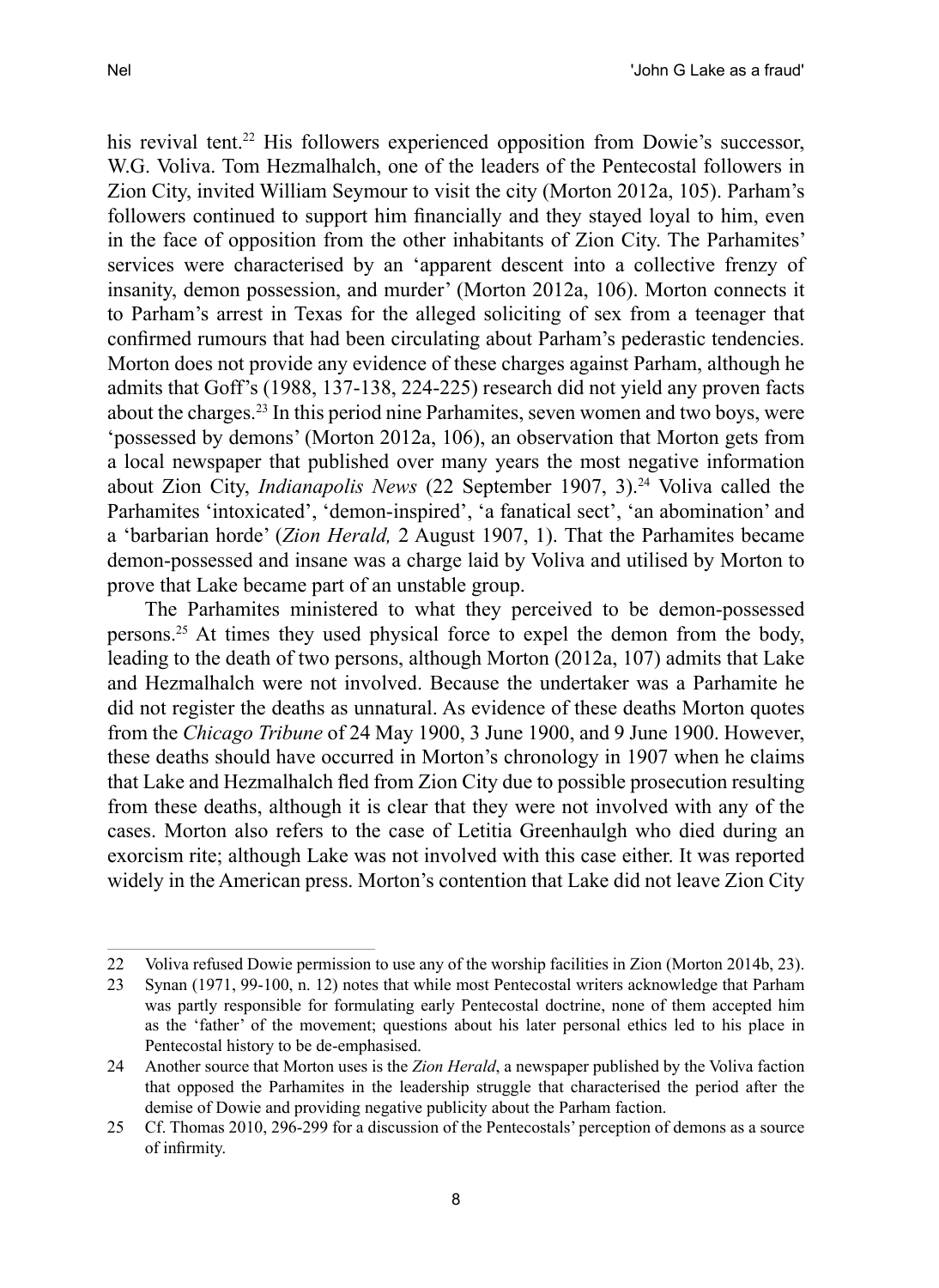in response to divine calling but to escape popular justice, is not reflected by the available facts but by a biased reading of the facts.

### LAKE'S MISSIONARY TOUR TO SOUTHERN AFRICA<sup>26</sup>

Again, Morton (2012a, 100) finds in the narratives describing the missionary party's coming to southern Africa 'fraud and misrepresentation' that were 'central to the early spread' of Pentecostalism and Zionism in South Africa. Morton does not make a proper distinction or differentiation between the origins of Zionism in South Africa, with Johannes Büchler as well as Daniel Bryant and other missionaries sent to the continent by Dowie in 1904 and Pieter L. Le Roux's contribution (Wessels 1992, 372-374), and the eventual establishment of a Zionist branch of the AFM from some of these black Zionist assemblies − and in time also the African Pentecostal churches (Burger 1987, 109-110).27

Eventually, Hezmalhalch and Lake would leave for South Africa with 17 members including three other missionaries.28 Their tour was financed by contributions from believers in the USA. However, Morton (2012a, 102) argues that Lake told fellow passengers and the wider Pentecostal community of his mission and that he desperately needed funds to complete it. He concludes that Lake defrauded the steamship company and even stole existing funds, but does not provide any evidence at all for the assertions. In this way he implies that the coming of the missionaries to South Africa was based on and driven by dishonesty and fraudulence, throwing their missionary endeavours as well the result of their work in a bad light.

Morton (2012a, 109) contends that Lake and Bryant had dealings even before Bryant decided to leave South Africa. Bryant was one of Dowie's missionaries to South Africa and he had developed the biggest foreign Zionist congregation in Doornfontein, Johannesburg as well as in other cities (Oosthuizen 1987, 14-18; Sundkler 1976, 34-41). Bryant contended for Zionist leadership when Dowie died

<sup>26</sup> Lake's missionary group was not the first to bring the Pentecostal message to South Africa. According to McGee (2007, 1), the earliest-known Pentecostal missionaries came to South Africa in 1904. Mary Johnson, Augusta Johnson and Ida Anderson left America for Africa in October 1904 and worked in Pondo Land (Thompson 1937, 8).

<sup>27</sup> Anderson (2012a, 30) explains that there are clear affinities and common historical and theological origins shared by African and classic Pentecostals, but the passing of time and the proliferation of African Initiated Churches (AICs) have accentuated the differences. In spite of their historical connection to classical Pentecostalism, these churches differ in many respects from classical Pentecostal churches, for instance, in the use of healing symbolism, forms of government and hierarchical structures of leadership, the wearing of distinctive uniforms, and different approaches to African religions and culture (Anderson 2012a, 30-31). Cox (1995, 246) emphasises the importance of 'African expressions of the worldwide Pentecostal movement' (cf. Asamoah-Gyadu 2013b, 144)

<sup>28</sup> McGee (2012, 36-37) refers to the diligence of these early Pentecostal missionaries and the challenges that they faced.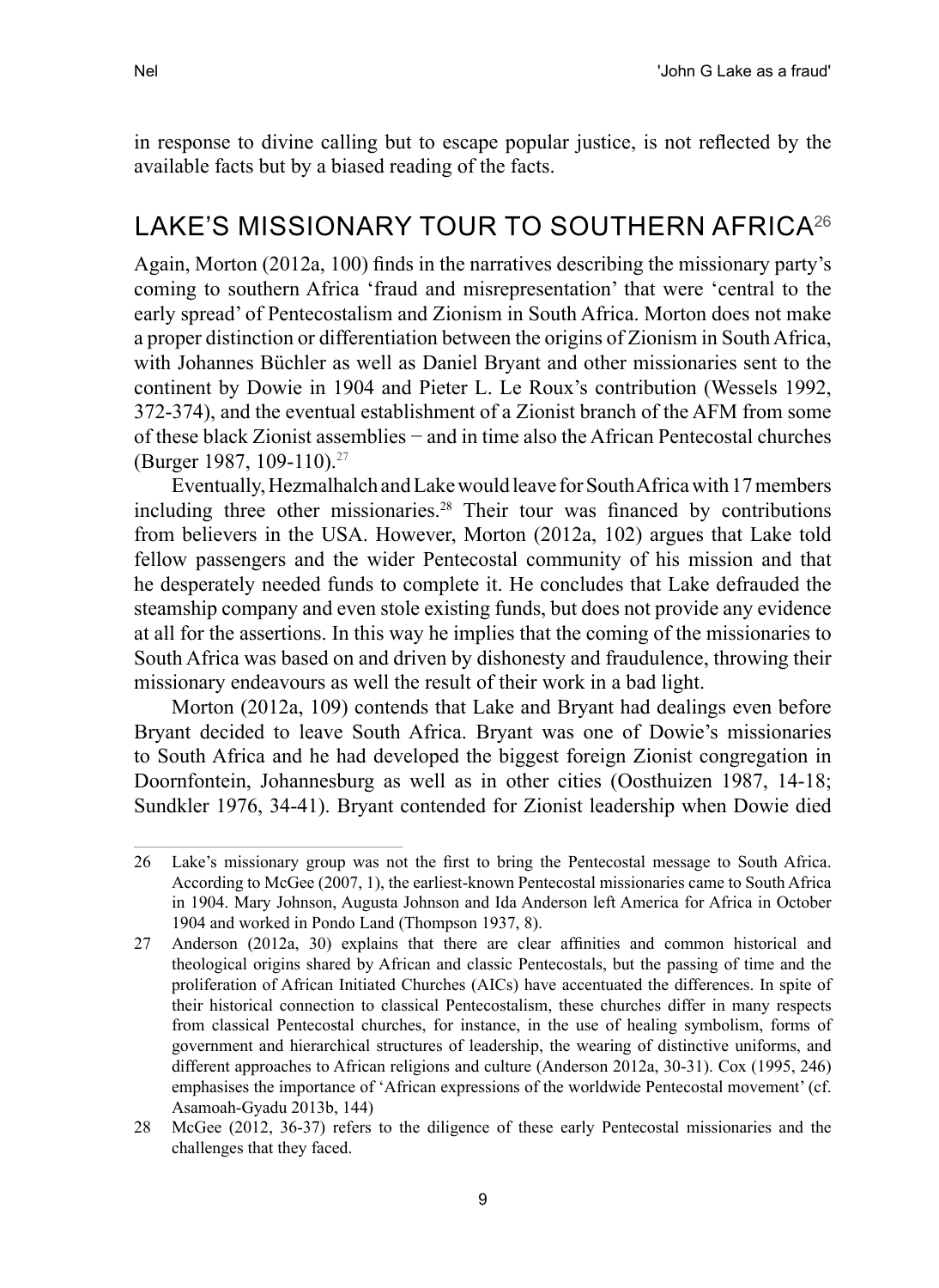and when he was succeeded by his hated rival Voliva, Bryant and his South African congregations left the Zionist church (Morton 2012a, 109). When Bryant returned to California, Lake and Hezmalhalch were invited to take the services at his church in Doornfontein, and when the AFM was founded, these three Zionist assemblies became the first AFM assemblies (Burger 1987, 173; 1997, 184).<sup>29</sup> Lake and Bryant

cooperated in several projects when they were both mid-level officials of Dowie's church, and Morton argues that they orchestrated a take-over of the Johannesburg assembly, although Lake never mentioned it and no other source refers to it (Burger 1987, 168). Morton's (2012a, 109) contention, 'Everything points to a carefullyorchestrated move to South Africa, rather than an impulsive, divinely-inspired one', does not hold water as it is based on abstractions without any facts to support it.

# Lake in South Africa

Morton (2012a, 109) states that Lake (as well as the early leadership of the AFM) made himself guilty of fraudulent and lying behaviour in order to attract members to their church that would pay tithes.<sup>30</sup> The ultimate goal of their missionary work was to generate money for private enrichment. $31$  To succeed in the goal it was necessary for Lake to create a 'fictitious religious persona' that he crafted for himself, and he utilised an array of deceptions. 'Even in the event that Lake was a fervent Pentecostal at heart, nevertheless conscious deception lay at the centre of the religious activities of which he took charge' (Morton 2012a, 100).<sup>32</sup> Another supposition that Morton

<sup>29</sup> Comaroff (1985, 11) calls the ministry of Lake's evangelical team the 'second evangelization' to emphasise the link between Dowie's missionary enterprises in South Africa and Lake's continuation (De Wet,1989, 34)

<sup>30</sup> Fact is that Lake served as a champion of the poor and possessed, argues Anderson, A.H. (2003, 3), and the AFM grew exponentially amongst the dispossessed African and poor white Afrikaner victims of the defeat of the Anglo-Boer War (1899-1902) (De Wet 1989, 39)

<sup>31</sup> The implication is that Lake and his missionary community were not interested in spreading the gospel, or witnessing to their experience of the baptism with the Spirit, but that their only interest was in personal enrichment. However, early Pentecostals viewed the baptism with the Spirit as empowerment for witness, and when all have heard then the end would come (Lewis 2001, 2). When the minutes of early meetings of the AFM are studied, it becomes clear that the early AFM represented poor people and that the church handled small amounts of money, leading to small remuneration of employees, including its leadership (Burger and Nel 2008, 60-61). In the same way, Morton (2012b, 91) states that 'obtaining money was Shembe's primary motivation', an allegation that is based on a psychological analysis of the person without providing any proof or evidence, and that links Shembe and Lake in the sense that Shembe used Lake as a model for his own ministry. 'The history of Shembe and his dynastic successors offer grounds for believing him to be an opportunist who created the Nazarite Church primarily for his own and his family's interest.' The wholesale generalisation about the history of the church is not discussed in terms of documenting any evidence that proves that the Shembe family was enriched unfairly.

<sup>32</sup> Morton (2012a, 100), however, admits that it is impossible to tell whether Lake himself believed in the religious messages that he propagated.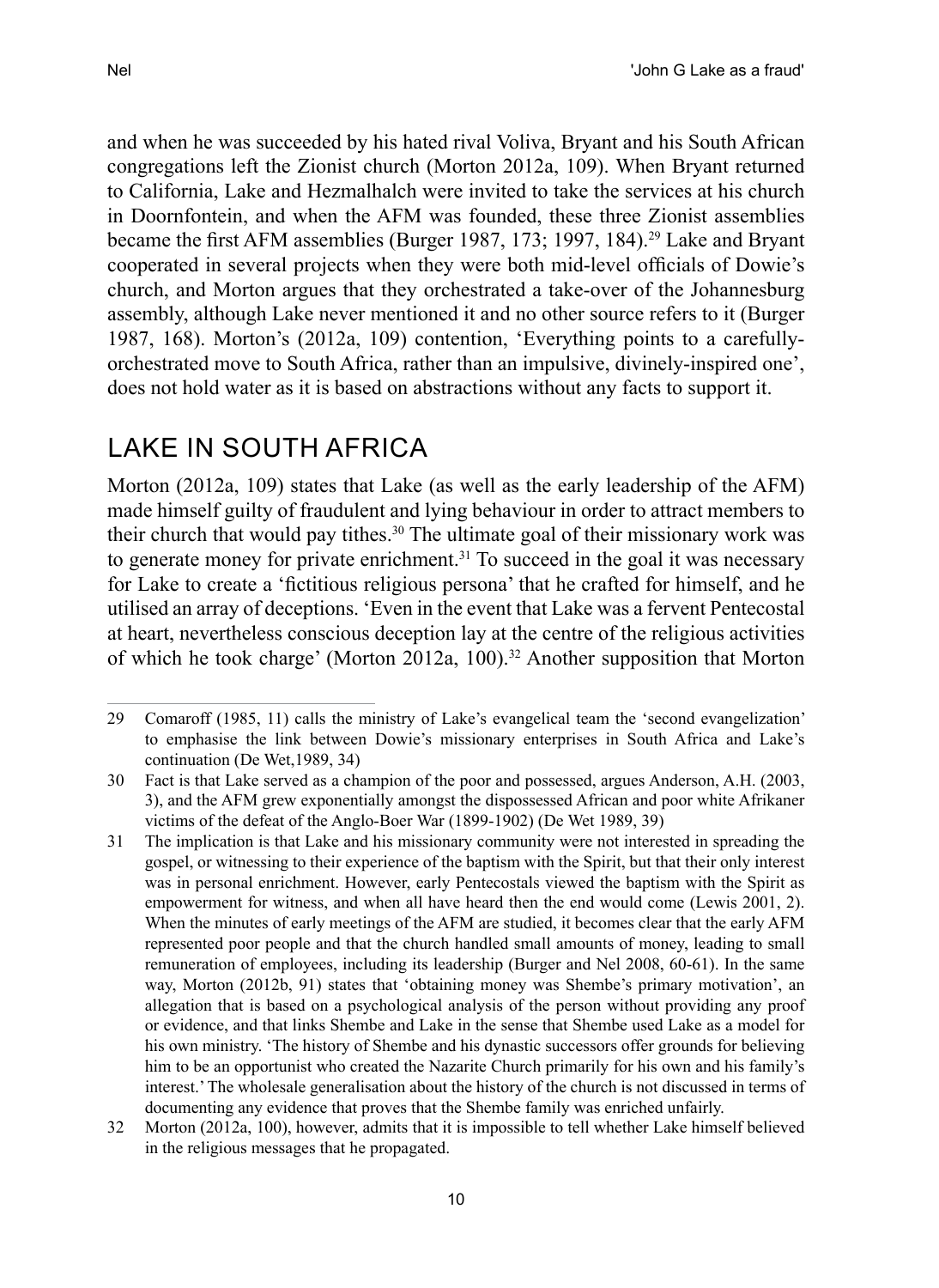(2012a, 100, 102, 109) uses is that Lake learned from John Alexander Dowie's original Zionist church, in the decade prior to his South African mission, the roguery and knavery that would characterise his ministry.<sup>33</sup> He refers specifically to the utilisation of false testimonies<sup>34</sup> about miraculous faith healing cures,  $35$  the claim of raising the dead by which the divine healer proposed to have demonstrated his spiritual power, and the technique of precognition, consisting of the assistance of another person that would predict the imminent arrival of strangers with unusual powers.

Lake's advertising promised that people attending the meetings will be baptised in the Spirit with signs following and that the sick will experience miraculous healings (cf. broadsheets reprinted in Liardon 1999, 43), creating an expectation of

<sup>33</sup> 'He [Lake] also made use of the full panoply of Dowieite tricks, ranging through all variations of the "fake cripple", the "distant miracle", the "supernatural showdown", and healing those afflicted by cancer through "tumor extraction"' (Morton 2013b, 14). Morton (2015, 13-16) lists 'categories of deception in public healing ceremonies': false testimony, fake cripple, epileptic eruption, distant cure, tumour extraction, and supernatural showdowns. In the same way, Lake taught his South African followers such as Edward Lion, E.H. Mahon, Engenas Lekganyane, and Isaiah Sheme how to become adept at staging 'miracles' (Morton 2012b, 85; 2014a, 44). These lessons included that one should pray for healing at the start of the service, in order that the signs and wonders would catch the attention of the crowd and increase their vulnerability to placebo cures. A 'fake cripple' or paralysed in a wheelchair, the dumb, deaf, or blind are then prayed for, healed, and then able to demonstrate to the crowd their new ability to run around, speak, hear, or see. Or a 'devil-possessed' person would be brought in chains or in some similarly dramatic condition, the devils would be cast out, and sanity restored to the afflicted. A third method is the so-called 'distant miracle', where the preacher persuaded the crowd that their prayers would lead to a miracle somewhere else, as when Lake claimed that his prayers led to the Queen of the Netherlands to become pregnant (Lindsay 1972, 245-246). A final example is prayer for the dead, with Lake claiming to have experienced five dead people being restored to life during his stay in South Africa (Blake 2005, 160-161). It is clear that Morton does not allow for any of these 'healings' to have occurred at all.

<sup>34</sup> 'Many of these (miracles) can be proved to be complete fabrications' (Morton 2013b, 14). He gives two examples of such 'fabrications': that Lake was involved in Maggie Truter's resurrection (discussed elsewhere in the article), and the successes of Lake's evangelical expedition to the Limpopo region in 1909 with Elias Letwaba. However, Letwaba testified to these miracles (Chandomba 2007, 21). Morton (2014b, 12) asserts that Lake's function in Dowie's healing services was to organise false testimonials about healings and to act as an audience plant (such as by impersonating a minister) for Dowie. For this reason, 'there can be no doubt that the majority of the Lake family ended up by providing false healing testimonies for him [Lake] later on' (Morton 2014b, 12). Again, Morton does not document any of his assertions, indicating his lack of a valid historical method.

<sup>35</sup> It should be noted that Dowie as well as Lake preferred for specific reasons not to refer to 'faith healing' but to 'divine healing' in order to emphasise that healing is not dependent on the minister or sick person's faith, but is a divine prerogative (Nel 2006, 266). Morton (2012b, 89) states with conviction that Shembe also used false testimonies to impress crowds; without providing any evidence of such false testimonies or how they were preserved. Morton's prejudiced sceptical view of miraculous healing disqualifies him to allow for any such miracles to occur; unfortunately he does not think it necessary to document his allegations.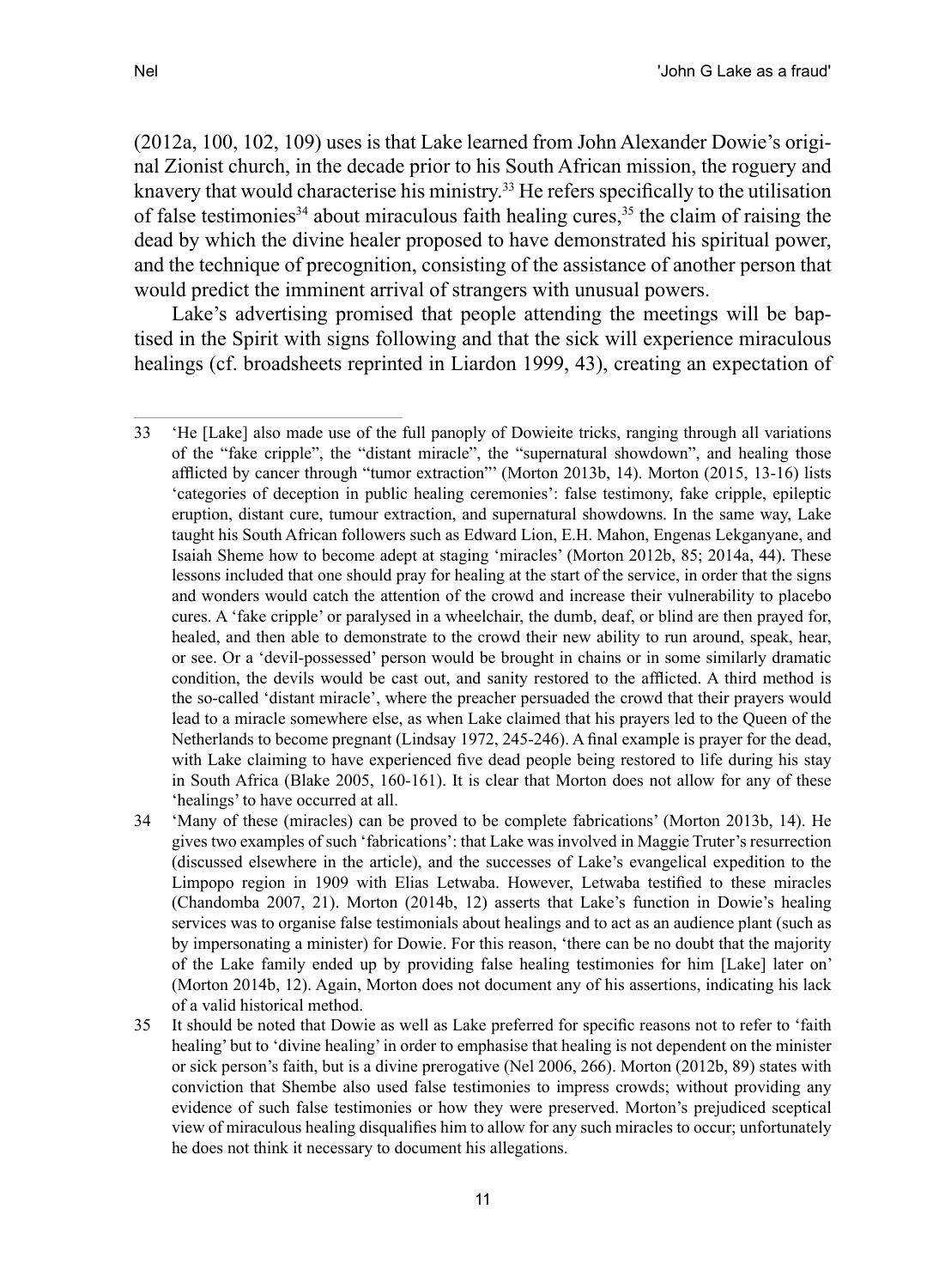miracles.36 Morton (2012a, 110) allows for placebo cures from psychosomatic illnesses ('often-times spectacular') to have occurred.<sup>37</sup> Nevertheless, the other 'signs and wonders' were staged (Morton 2012a, 110).<sup>38</sup> The reason why Morton does not accept that real healings could have taken place, is his acceptance of a scientific worldview that does not allow for any supernatural phenomena to occur outside the accepted system of indictable cause and effect (cf. Ehrman and Licona 2009; Lataster 2013, 31).<sup>39</sup> For this reason, Morton views it as a scam when Lake decorated the altar of his Johannesburg Tabernacle with crutches and therapeutic devices

<sup>36</sup> Susanto and Theron (2008, 175) show how it was divine love for the suffering that worked through Lake and made his ministry effective because it allowed him to identify with the afflicted and to feel in a physical manner the same pain as the sufferers did. His faith led to a compassionate love toward the sick and faith that they could be helped (Susanto and Theron 2008, 179).

<sup>37</sup> 'Using their prophetic mystique to best advantage, they (faith healers) used the placebo effect to heal credulous devotees afflicted with psychosomatic illnesses and then turned them into their first followers' (Morton 2013a, 1). It is true that first converts joined the movement due to divine healing and various miracles (Anderson, A.H. 1992, 43; Daneel 1970, 16; Vilikazi, Mthethwa and Mpanza 1986, 45). 'Faith healing *can* cure psychosomatic diseases such as depression and anxiety, given the right circumstances that faith healers train themselves to create' (Morton 2014b, 2). The danger for the cured is that they will be exploited by the faith healer and his cult. Morton (2014b, 2) motivates his research in Lake by stating his desire to convince, if only even a single person, to avoid seeking out a faith healing cure.

<sup>38</sup> According to Morton (2012b, 83-85), faith healers have to master two different skills in order to be successful. Firstly they must be able to create an atmosphere in which people would be gullible enough to accept placebo cures. A large percentage of illness is psychosomatic, and faith healers could cause instant cures to these diseases if they know how to utilise people's credulity. The correct setting consists of a large, expectant, emotional crowd free of sceptics. The atmosphere is created by invented testimonies about the way the faith healers were called. Secondly, the faith healer must look out for individuals susceptible to a placebo cure. It is crucial that the candidate does not know the faith healer, except by reputation. It is a fact that faith healers lose their ability to cure when people know them for any period of time. Morton's psychological analysis of the healing event is informed by his presupposition that no divine healings can occur, against the background of a scientific worldview that does not allow for any events to occur that cannot be explained according to cause and effect. He (Morton 2014b, 1-2) refers to centuries of scientific studies that faith healing and prayer cannot cure any organic disease or condition; still, he complains, many people keep on seeking out quacks for treatment.

<sup>39</sup> Morton (2012a) refers to Lake in the title of his paper as 'The devil who heals', a remark that Lake himself made during his stay in South Africa. At one stage, Lake in Liardon (2005, 173) defended himself against accusations that healings which occurred during his meetings were not divine. Some people asserted that he was possessed of a devil and that people got saved and healed through diabolical powers: 'They now openly say it is the devil who heals.' It seems as though Morton would ascribe Lake's healing powers to evil forces. Jesus was accused in the same manner (Matt 12:24; Luk 11:15).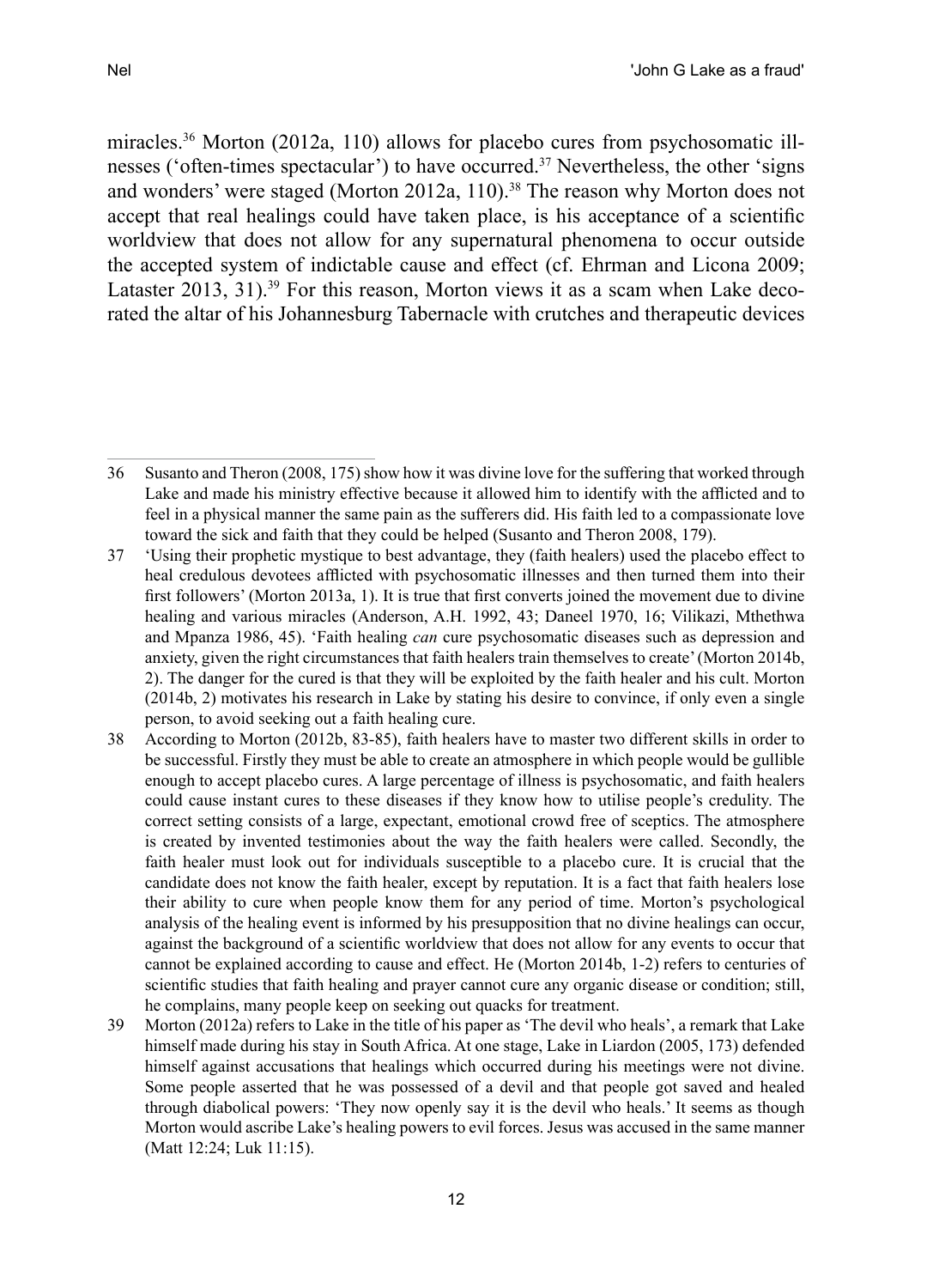supposedly discarded by the formerly disabled $40$  or when he demonstrated healing by the crippled person walking on-stage, as was the claim of 'distant miracles' with people being cured as far away as England and Iowa.41 Lake also claimed that several resurrections took place. Maggie Truter, the stepdaughter of a former minister of the Dutch Reformed Church, R.H. van de Wall, who joined the AFM and later became its general secretary, was ill in July 1909. When she died Lake prayed for her and she was restored to life (diary of Lake, 6 December 1910).<sup>42</sup> Later, Maggie's mother described the event without referring to Lake, leading Morton (2012a, 112) to conclude that Lake was not involved in the miracle healing. However, in her account she does not refer to any minister by name and the inference is that Lake may have been a part of the team ministering to the daughter. Similar resurrections occurred during an expedition to the Waterberg region in May/June 1909 when Lake and Elias Letwaba visited the area (as reported in The Apostolic Faith, November/ December 1909, 11).<sup>43</sup>

Lastly, Morton claims that Lake utilised precognition, which proved particularly successful in rural areas.44 In one such case, the mother of the chief of a village dreamt that white men would visit the region at a certain date and time and that they should be received because they represent the Lord. The lady would announce what she perceived as a message of the Lord. When the missionaries arrived they would be met with great expectations and their message accepted (Blake 2005, 92-93). Morton's (2012a, 113) judgment is that these events were arranged by the

<sup>40</sup> Dowie (Morton 2013b, 6) as well as Shembe placed used and discarded crutches all over the altar of their churches as Lake did. In the same way Shembe regularly used the once-crippled teenager Peter Mnqayi, whose ability to walk was 'allegedly' restored after Shembe's prayers (Hexham and Oosthuizen 1994, 41). Morton (2012b, 87) describes the 'primary effect' to be to make credulous audiences believe that the healer can render the crippled back to a state of physical prowess.

<sup>41</sup> During 1911 there were 2 032 cases of confirmed healings in the AFM, as published in the church magazine, *Comforter* (February 1912, 5). The church required proof of healing from the leader of the local assembly. The official church magazine published, right from its inception, a number of testimonies by people who were healed (Burger and Nel 2008, 56), a practice that was continued for many years. Botha (2007, 309) argues that Pentecostals' innovative use of media from its earliest days is one of the reasons for its success (see also Kalu 2008, 139).

<sup>42</sup> Morton (2012a, 112) judges that Lake's '"diary" appears to have existed in part for him to invent various miracles and events that he could use in sermons and publications'. While it is true that Lake referred in later publications and sermons to the events that occurred in South Africa, Morton's judgment of Lake's diary entries as 'inventions' is a value judgment that does not do justice to the task of the historian and demonstrates the unwillingness of the historian to accept the validity of any miracles.

<sup>43</sup> This is not the place to argue the historical validity of the so-called miracles that presumably took place in Lake's ministry. At most, the sources can be quoted that described these events while it must be remembered that they were written by believers who expected 'supernatural interventions' and in that sense were prejudiced towards the value of people's witnesses to healing and Lake's supposed ministry of healing.

<sup>44</sup> Cf. Alvarsson's (2007, 184-187) critical discussion of divination among Pentecostals and their questioning of it as magic, when it is not entirely from a biblical or quasi-biblical context.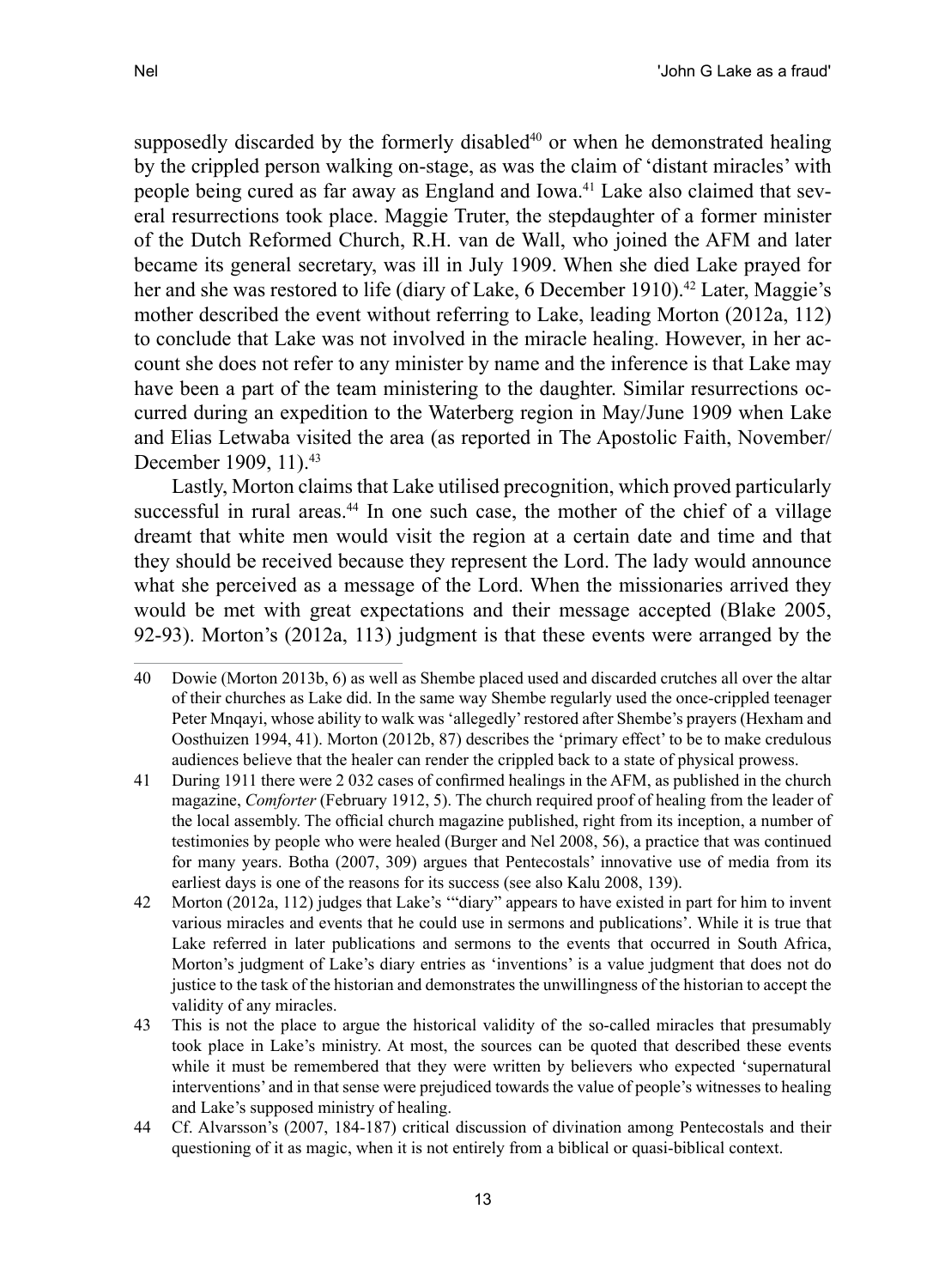missionaries and that it did not occur in fact, a supposition that is not supported by available facts.

When miracles take place, there is always the danger that expectations will reach such a pitch that human factors of ecstasy and mass suggestion may somehow enter the picture. The early AFM did experience its problems and reacted to it on the highest level (De Wet 1989, 77). Already on 22 January 1909 the Executive Council, the newly found church's highest controlling body, read a letter from a brother Schneiderman that states his reasons for having dissociated himself from the church. He points out that 'a great deal of very sad exaggerations in cases of healing had been made; that messages had been given not by God, etc., and that the Name of God was dishonoured thereby' (Burger and Nel 2008, 58). After a lengthy discussion the Council concluded that 'there was only too much truth in the letter', and resolved 'in future to use the utmost caution and to do all in our power with the help of God to eliminate from the work whatsoever was not of God; and to admit to the public that many mistakes had been made, even if such a confession cost humiliation' (Minutes of the Executive Council, 22 January 1909). It is true that the early AFM suffered from deficiencies and imperfections, although an attitude of honourableness and sincerity seems to be present (Burger and Nel 2008, 58).

The emphasis on divine healing as a part of the atonement led during the first decades to rejection of medical help in any form (Dayton 1987, 129). To trust in medicine or other help prescribed by doctors was even seen as a form of unbelief and sin, 'to lean on the arm of the flesh' (Burger 1987, 180; cf. Cartledge 2008, 128). Members of the church would often witness that they had not been to a doctor for many years. It is deeply tragic and not justifiable in any way that some people, including children, suffered and even died due to the lack of medical help. For instance, in 1917 a couple of the AFM Krugersdorp under the leadership of Eva Stuart was charged because they had refused medical help for their child who was under age. The child died and the state claimed that the child could have been saved if the parents had allowed hospitalisation and medical care. The Botha couple was found guilty on the charge of culpable homicide and wilful neglect of the child and was given a fine. On 14 December 1917 the Executive Council of the AFM appealed but lost its case (Nel 1996, 249).<sup>45</sup> At the General Council in 1918, where representatives of all assemblies met annually, the church called on all its members to sign a petition addressed to the government asking for an amendment in the Children's Protection Act (1913) which would make provision for 'granting exemption from use of medicines, etc. to those who belong to a recognised religious body against whose faith it is to use medicines' (Nel 1996, 249). Members were at the same time requested to donate toward meeting the costs of a 105 pounds of the Appeal Court case. The reason for the rejection of

<sup>45</sup> Several other similar cases were heard in courts, as late as 1932 when parents in Port Elizabeth were also fined (Nel 1996, 249).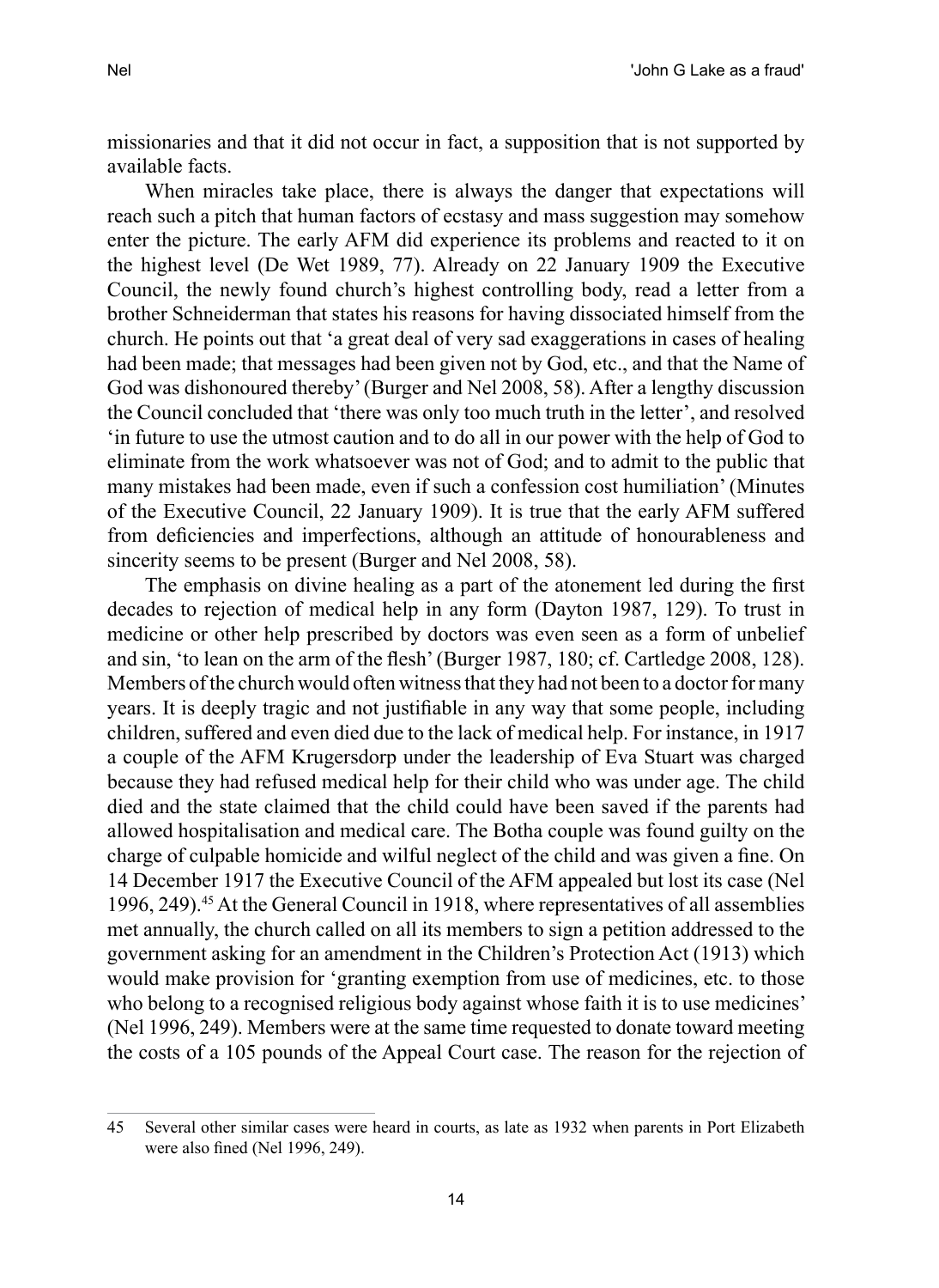medical help is formulated in a remark in the Minutes of the Workers' Conference of 2 April 1931:

It was pointed out that Divine Healing excludes the use of medicine and that we should take a strong stand against those who made a habit of the practice…Several testified to the power of God in healing their bodies because they put their entire trust in Him (Nel 1996, 250).<sup>46</sup>

# Accusations of co-workers against Lake

Morton (2012a, 114) refers to complaints about and accusations against Lake from South African co-workers that 'led to the secession of many white Pentecostals from the AFM'. However, the many secessions reported are not documented by Morton except for a reference to Burpeau (2004, 120-124). It is true that there were some accusations but these did not lead to secessions of groups leaving the AFM. The first accusation that Morton discusses is the 'propaganda' that Lake published in America witnessing about incredible events that were occurring in South Africa with 'desperate pleas for money'. When other missionaries from America arrived they found that Lake's Pentecostal campaign was based on false reports and they sent 'very disquieting reports' back to America and Europe about Lake. Morton (2012a, 114) acknowledges that none of these reports or letters were published and none of them are extant. No record of these missionaries or their disappointment with the 'Pentecostal campaign' in South Africa exists in records kept by the AFM in their books of minutes of meetings or their monthly magazine, leading to the conclusion that the assertion is a result of Morton's prejudice against the Pentecostal revival that originated in the work of the missionary company of which Lake was a member.

Another accusation was that Lake misappropriated funds that belonged to the AFM donated by Pentecostals in the USA and elsewhere. Only Lake and his party had access to cash, according to Morton (2012a, 114). However, the minutes of the meetings in the early AFM indicate that the church elected a treasurer and secretary at its earliest meetings and that individuals did not have access to money without the knowledge of the rest of the executive (Burger and Nel 2008, 44). It is true that the workers in assemblies earned little; however, it is also true that Lake, Hezmalhalch and the other American missionaries earned very little (Burger 1987, 181). Morton (2012a, 115) refers to 'Lake's penchant for deceit' that led him to install his brotherin-law as AFM treasurer, a remark that betrays the historian's prejudiced evaluation of Lake's character without providing the necessary evidence for such a sweeping

<sup>46</sup> Lake also emphasised the need to live a healthy life. For instance, he forbade his followers the use of tobacco and alcohol, and also the eating of pork. It is also important to follow the guidelines provided in the Bible for healthy living (Nel 2014, 4). Dowie had already emphasised these taboos, and modern-day Zionists follow the same injunctions (Morton 2013b, 5-6).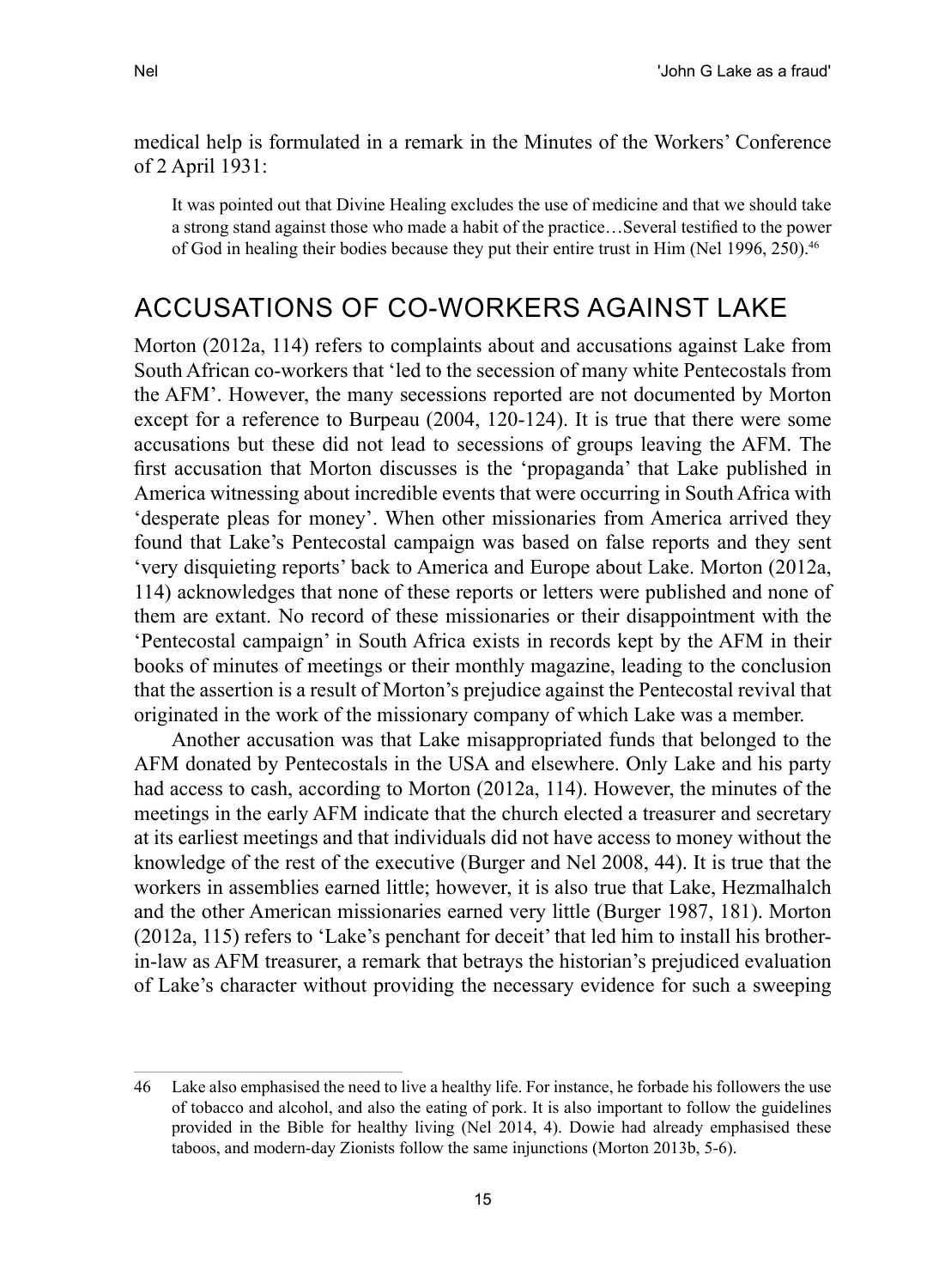statement<sup>47</sup>; '...there are grounds for believing that Lake and his party made use of the vast majority of available funding for their own benefit' (Morton 2012a, 115), another remark that is not documented in terms of any resources.<sup>48</sup> Morton (2013b, 15) admits that the AFM executive and the Executive Council exonerated Lake of these charges, but argues that Lake 'controlled' the executive. However, Lake was not even the chairperson; Hezmalhalch served as president and chairperson and Lake was elected to serve as vice-president (Burger and Nel 2008, 35). Morton (2013b, 15) also states that a large portion of the white membership seceded from the AFM when the church did not act against Lake, which is factually not true (Burger 1987, 204). 'There are very good grounds for believing that the charges laid against him were true', a statement that Morton (2013b, 15) documents by referring to his discussion

in Morton (2012a, 114-15) where he also does not refer to any resources or provide any documentation. A last statement that Morton (2013b, 15) makes is that Lake was arrested following his return to the United States and sued for using his 'undue influence' to sell worthless securities to members of his congregation, and again the historian does not provide any evidence of such a court case and its outcome.

Other accusations stated by Morton (2012a, 115) are that Lake acted dictatorially in the same tradition as Dowie ('a second Dowie'), $49$  that he exaggerated the scope

49 Cf. Garrard's (2009, 90-91) accurate assessment of the dangers of leadership in the Pentecostal community where leadership, is built on perceptions of anointing, leading to difficulties in the building of trust between the leaders and congregations. Johns (2007, 131-136) discusses the effects of dictatorial leadership on Pentecostal congregations.

<sup>47</sup> The treasurer of the first Executive Council was H.M. Turney, about whom very little is known. He resigned, however, after six months and on 25 February 1910 Peter Moffat, John G. Lake's brother-in-law, was elected as new treasurer (Minutes of the Executive Council, 25 February 1909). From the minutes it is clear that the bookkeeping was transparent.

<sup>48</sup> The donations for Lake's work came mostly from the Upper Room Mission in Los Angeles, led by George B. Studd. After giving due consideration to letters and reports about possible misuse of funds, the Upper Room Mission who supported Lake's work in South Africa made the following statement about the money sent (inter alia \$2,200 sent over from April to November 1910) to Lake: 'We sent it to Brother Lake with no conditions attached (except that it was not to be used for buying land, for building, or for secular education), because we had every confidence in his integrity and his ability to administer the money wisely and well for the work there. We have even greater confidence in him today, and if we had 1,000 dollars in our hands now, we would be very glad to send it to him. We have received a report of how the monies have been expended from the treasurer of the Apostolic Faith Mission in Johannesburg, Mr Peter Moffat, and we were perfectly satisfied that the funds have been well and carefully spent' (Minutes of the Committee, The Upper Room, November 1910, 2). Before this decision, Lake wrote to the Upper Room Mission explaining the AFM's modus operandi with regard to contributions received: 'We have a strong council of competent men over our work - men who can deal with any situation. The council appointed a treasurer to take charge of the monies connected with the local work. Offerings sent to me personally from overseas, or in my care, are administered by me, after advising with the brethren at hand, especially Brother Van de Wall. The treasurer's books include both the monies received locally for the support of the general work here, and they are open to inspection at any time' (Minutes of the Committee, The Upper Room, November 1910, 2).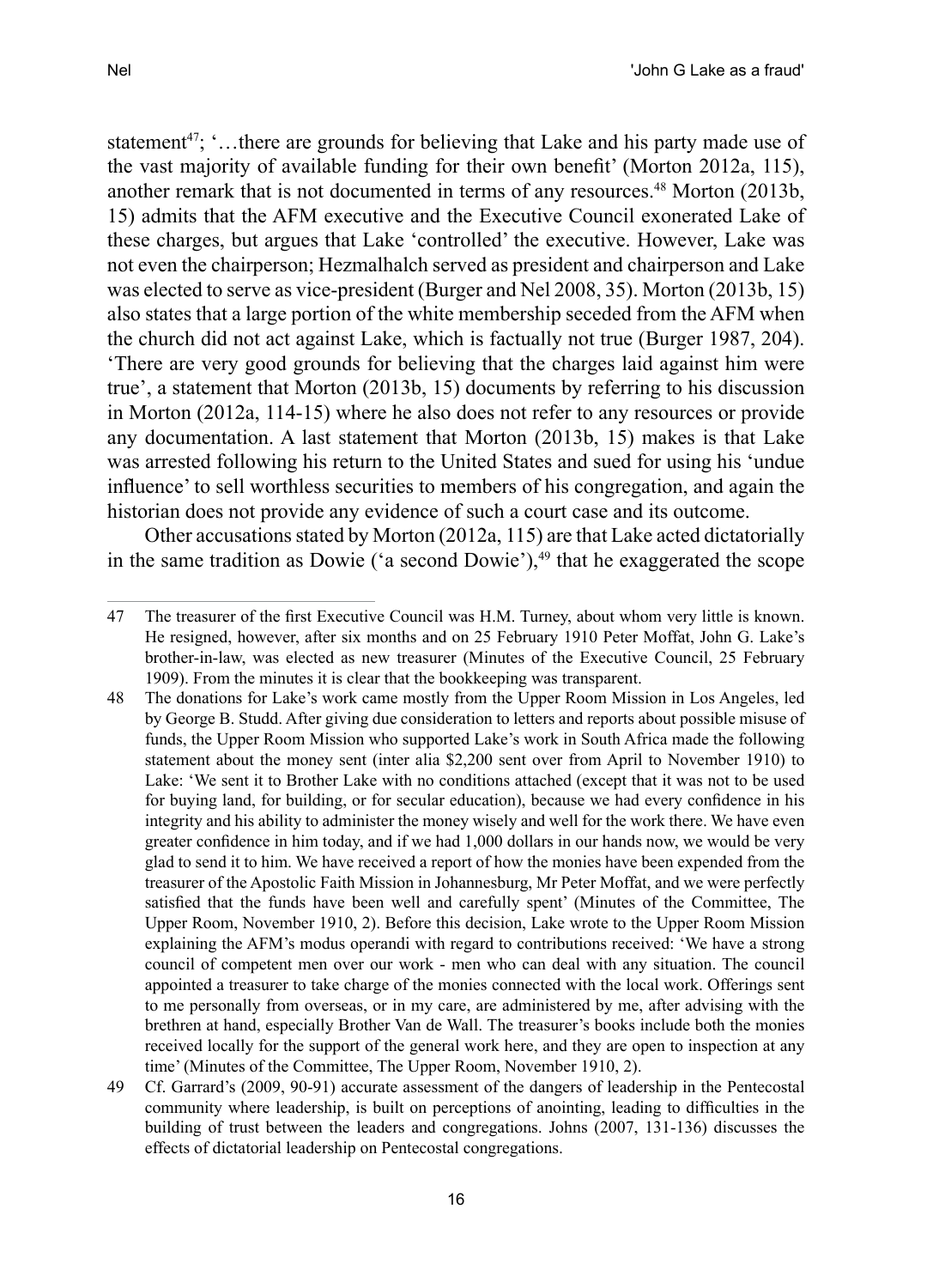and nature of his Pentecostal campaign (as stated above), and that Lake was a 'con man', 'an untrue man', who used occult powers in his activities. These last accusations were made by George Bowie and are quoted in the *Rand Daily Mail*  of 18 November 1910 and 24 November 1910. However, the newspaper reported about the quibble between Bowie and Lake, and presented Bowie's opinion that is accepted by Morton as facts in order to discredit Lake.<sup>50</sup>

Morton (2012a, 115) also refers to Lake's 'close friendships with spiritualist con men' and his alleged communication with his dead wife via séance that 'created rumblings in AFM circles'. Instead of cultivating friendship with spiritualists and hypnotists, Lake at several instances confronted them in public and humiliated their supposed powers (Lindsay, 1972, 28). Morton also does not provide any documentation for the 'rumblings in AFM circles' and no such documentation exists.

After his wife's death several accusations against Lake were made of conducting adulterous relationships with women in his congregation (Burger and Nel 2008, 42). Morton (2012a, 115) is correct in stating that the leadership of the AFM investigated these rumours and accusations against Lake. The results of the investigations were

<sup>50</sup> George Bowie was born in 1860 in Scotland and experienced the baptism of the Spirit in 1907. He joined the Bethel Pentecostal Assembly and they sent him to South Africa where he arrived in April 1910. He called his missionary endeavour the Pentecostal Mission ('Pinkster Zending' in Afrikaans) (Du Plessis 1984, 84). Eleazar Jenkins, a missionary from Wales, joined the church, as well as Archibald Cooper who left the AFM when he was not elected on the first Executive Council in May 1909. George Bowie did not have any relations with the AFM as such and his work was not the product of any schism from the AFM. Bowie became involved with the discord between Lake and Hezmalhalch (Burger 1987, 202-204). The causative factors of the discord are to be found in the personality differences and different approaches to the ministry between Lake and Hezmalhalch. Lake, although so much younger than Hezmalhalch, was the more prominent, the stronger leader with his dynamic personality and sensational ministry. If it had been Lake who was elected as first president of the AFM in 1909, the problems could possibly have been avoided. What needs to be considered was that the younger Lake with his individualism, his greater dynamism and aspirations, came too strongly to the foreground, attracted too much prominence and perhaps he took the initiative once too often. It would be only human for the older man to feel uncertain of himself under these circumstances, and even threatened. Against this background it then happened that certain people came to the fore with various rumours and complaints against Lake. These complaints and allegations were not started by Hezmalhalch, but he was influenced by them and he sided with the instigators of this campaign against Lake. All available evidence indicates that the allegations were false and that the inciters were simply malicious, as argued above. The persons who started the rumours were not AFM members. Prominent among them were George Bowie, Archibald Cooper and W.P Gillis (sometimes spelled 'Gillies') (Burger and Nel 2008, 43). No members of the AFM left to join the Pentecostal Mission except Cooper who started his own work for 18 months before he joined the Pentecostal Mission. Bowie's remarks about Lake came about when he involved himself with the disagreement between Lake and Hezmalhalch. Hezmalhalch did not join Bowie's church but returned to the USA. The name of the Pentecostal Mission was eventually changed to the Full Gospel Church in 1921 (Du Plessis 1984, 84).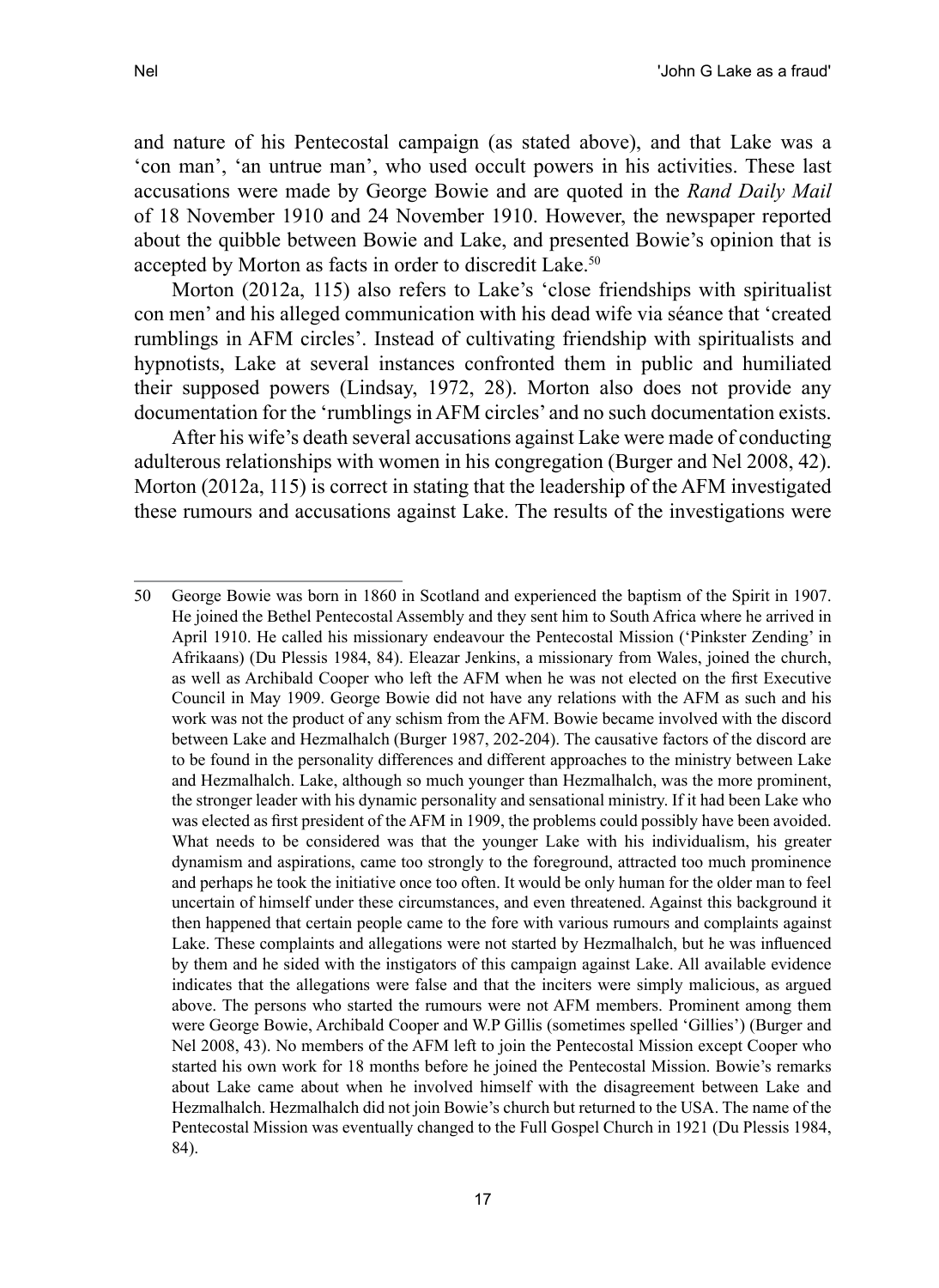noted in minutes of the AFM and Lake was exonerated on all counts (Burger and Nel 2008, 48).

Morton's (2012a, 115) contention is that as a result of these accusations Lake lost significant support when many Pentecostal newspapers refused to print witnesses about healings from his office, and many white members of the AFM left to join other Pentecostal churches.51 This also led to Lake forcing Hezmalhalch and Lehman to leave the AFM. None of these remarks are documented by Morton in any way, an unacceptable practice of making conclusions without any proof.

# Concluding remarks

Lake's labours led to the establishment in South Africa of the Pentecostal movement, and specifically of the AFM of SA with 1.4 million members in South Africa and currently established in 29 countries of the world<sup>52</sup> as well as African Pentecostal Churches, with somewhere between a third and a half of all southern African Christians now being members of these churches (Morton 2013a, 1).<sup>53</sup> Morton (2012a, 115-116) claims that his analysis of historical sources demonstrates that Lake was a religious fraud, and that much of his sources had purposefully not been used by sympathetic religious historians to Lake's case before. As was shown, Morton utilises sources from newspapers that were critical about Dowie and newspaper reports about the opinion of Bowie when he left Lake. In most instances statements are not substantiated by any historical references. In this way the historian discredits Lake as well as the churches that flow from his work, as demonstrated by the way Morton (2012a, 116) ends his article, with a reference from the atheist journalist Christopher Hitchens (2009, 165) that such a story about the founder of a religious movement demonstrates what happens when a plain racket turns into a serious religion before our eyes.

<sup>51</sup> After his return to the United States in 1912, Lake's ministry led to the formation of healing homes in Spokane, Washington and Portland, Oregon before he died in 1935 (Synan 2006, 6).

<sup>52</sup> http://www.afm-ags.org/ (accessed on 6 June 2015).

<sup>53</sup> The Zion Christian Church (ZCC) claimed by 1993 to have six million members, making it South Africa's largest Christian denomination (Synan 1997, 138). The church consists of the main ZCC star church and the splinter group Saint Engenas ZCC (Lukhaimane 1980, 1). In its annual Easter conference at Zion near Polokwane, the church gathers upwards of two million worshippers, the largest annual gathering of Christians on earth (Synan 2006, 6). Other churches include the St. John's Apostolic Faith Healing Church, the Masowe Apostles, and the Nazarites, all vibrant multinational enterprises known for their 'exuberant forms of sacred dress', 'massive annual gatherings', and 'noise-polluting all-night worship services' (Morton 2013b, 1).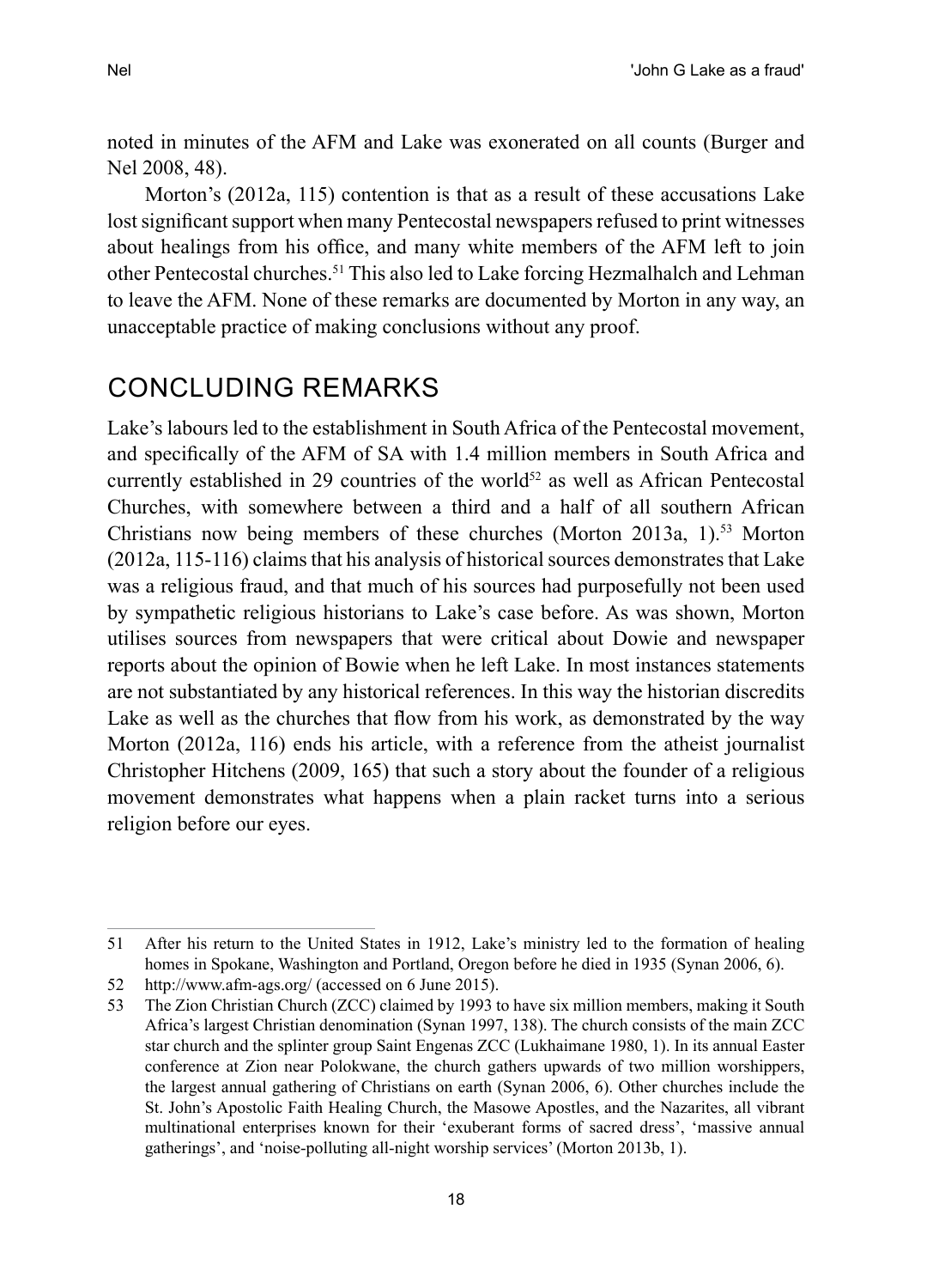#### **RFFFRENCES**

- Allen, D. 2007. Revival: A classic Pentecostal view. *Journal of the European Pentecostal Theological Association* 27(2): 118-127.
- Alvarsson, J.Å. 2007. The Bible, Pentecostalism, and magic. *Journal of the European Pentecostal Theological Association.* 27(2): 183-196.
- Anderson, A.H. 1991. *Moya: The Holy Spirit in an African context.* Pretoria: Unisa.
- Anderson, A.H. 1992. *Bazalwane: African Pentecostals in South Africa.* Pretoria: Unisa.
- Anderson, A.H. 1997. African Pentecostal churches and concepts of power. Paper read at the Africa Forum, Council of Churches for Britain and Ireland, April 1997, 1-4.
- Anderson, A.H. 2000. *Zion and Pentecost: The spirituality and experience of Pentecostals and Zionist/Apostolic churches in South Africa.* African Initiatives in Christian Mission. Pretoria: University of South Africa.
- Anderson, A.H. 2001. *African Reformation: African initiated churches in the 20th century.* Trenton, NJ: Africa World Press.
- Anderson , A.H. 2003. Towards a Pentecostal missiology for the majority world. Paper presented at the International Symposium on Pentecostal Missiology, Asia-Pacific Theological Seminary, Baguio City, Philippines, 1-19.
- Anderson, A.H.. 2007. *Spreading fires: The missionary nature of early Pentecostalism.* London: SCM.
- Anderson, A.H. 2012a. African Pentecostalism. In *Handbook of Pentecostal spirituality.* Edited by A. Stewart, 27-31. DeKalb: Northern Illinois University Press.
- Anderson, A.H. 2012b. William Joseph Seymour. In *Handbook of Pentecostal spirituality.* Edited by A. Steward*,* 186-189. DeKalb: Northern Illinois University Press.
- Anderson, R.M. 1979. *Vision of the disinherited: The making of American Pentecostalism.* New York: Oxford University Press.
- Asamoah-Gyadu, J.K. 2002. Pentecostalism in Africa and the changing face of Christian mission: Pentecostal/charismatic renewal movements in Ghana. *Mission Studies* 19(2): 14-39.
- Asamoah-Gyadu, J.K. 2013a. *Contemporary Pentecostal Christianity: Interpretations from an African context.* Regnum studies in global Christianity. Eugene: WIPF & STOCK.
- Asamoah-Gyadu, J.K. 2013b. Pentecostalism and the influence of primal realities in Africa. In *The many faces of global Pentecostalism.* Edited by H.D. Hunter and N. Ormerod*,* 139-161*.* Cleveland: CPT.
- Barrett, D. 1998. A century of growth. *Christianity Today* 42(16): 50-51.
- Berglund, A.I. 1976. *Zulu thought-patterns and symbolism.* London: Hurst.
- Blake, C. (ed.) 2005. *John G. Lake's writings from Africa.* Dallas: Xulon.
- Blumhofer, E. 2006. Azusa Street revival. *Christian Century* 123(5): 20-22.
- Botha, E. 2007. The New Reformation: The amazing rise of the Pentecostal-charismatic movement in the 20th century. *Studia Historiae Ecclesiasticae* 33(1): 295-325.
- Bundy, D.D. 1990. Lindsay, Gordon (1906-1973) and Freda Schimpf Lindsay (1916-). In *Dictionary of Christianity in America.* Edited by D.G. Reid, R.D. Linder, B.L. Shelley and H.S. Stout*,* 341. Downers Grove: InterVarsity.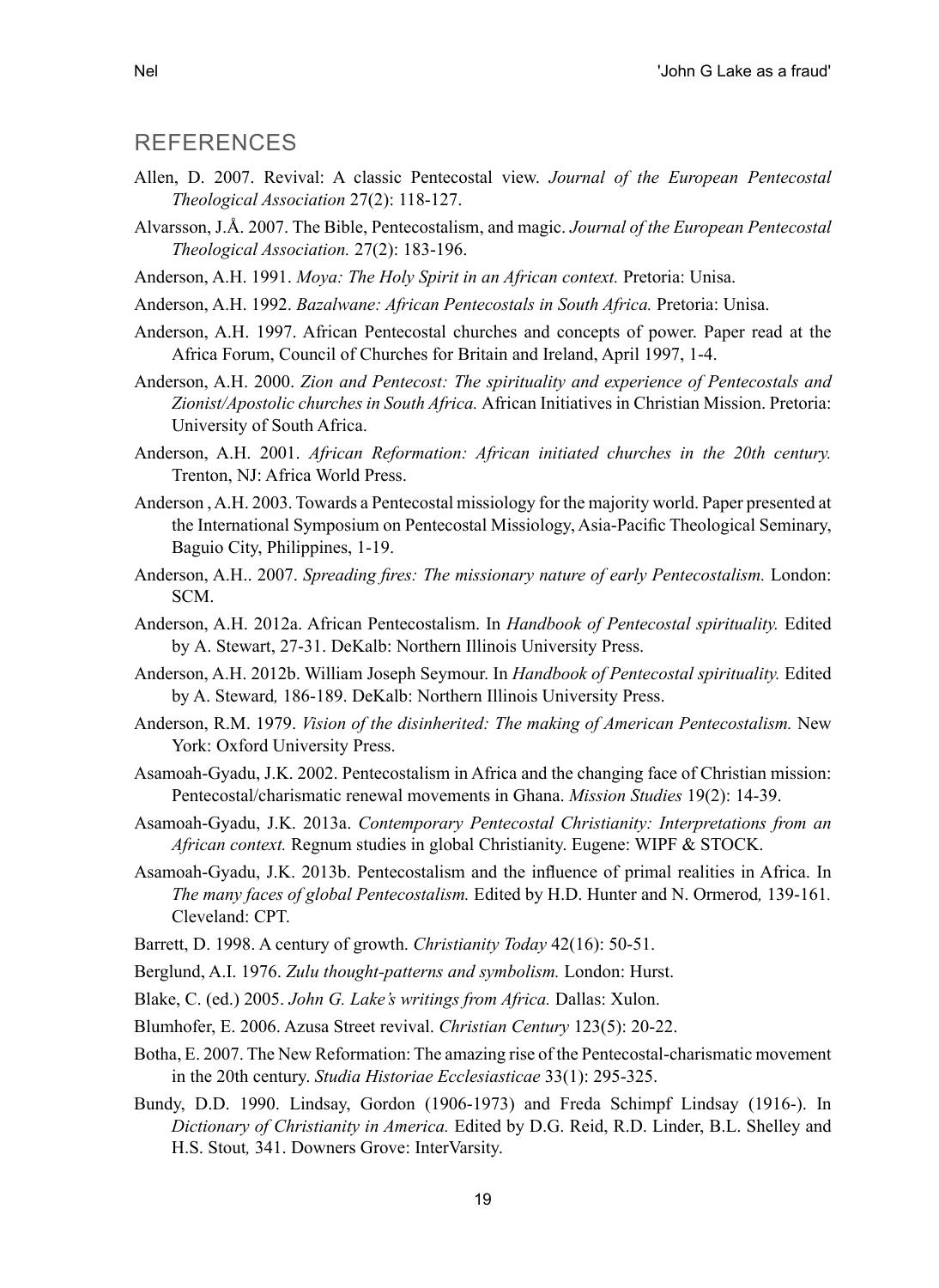- Burger, I.S.V.D.M. 1987. *Die geskiedenis van die Apostoliese Geloof Sending van Suid-Afrika (1908-1958).* Published D.D. dissertation, University of Pretoria. Johannesburg: Gospel Publishers.
- Burger, I.S.V.D.M. 1997. A historical perspective on the origin of the Apostolic Faith Mission of South Africa. In *The reality of the Holy Spirit in the church: In honour of F.P. Möller.* Edited by P.J. Gräbe and W.J. Hattingh*,* 175-191. Pretoria: J.L. van Schaik.
- Burger, I. and Nel, M. 2008. *The fire falls in Africa: A history of the Apostolic Faith Mission of South Africa.* Vereeniging: Christian Art.
- Burgess, S.M. and McGee, G.B. 1988. *Dictionary of Pentecostal and charismatic movements.* Grand Rapids: Zondervan.
- Burpeau, K. 2004. *God's showman: A historical study of John G. Lake and South African/ American Pentecostalism.* Oslo: Refleks.
- Cartledge, M. 2008. The early Pentecostal theology of *Confidence* magazine (1908-1926): A version of the five-fold gospel? *Journal of the European Pentecostal Theological Association* 28(2): 118-132.
- Chandomba, L. 2007. *The history of Apostolic Faith Mission and other Pentecostal missions in South Africa.* Keynes: AuthorHouse.
- Comaroff, J. 1985. *Body of power, Spirit of resistance: The culture and history of a South African people.* Chicago: University of Chicago Press.
- Copeland, G. 1994. Foreword. In *John G. Lake: His life, his sermons, his boldness of faith.* Edited by J.G. Lake, xiii-xxx*.* Forth Worth: Kenneth Copeland Publications.
- Cox, H. 1995. *Fire from heaven: The rise of Pentecostal spirituality and the reshaping of religion in the twenty-first century.* Reading, Mass: Addison-Wesley.
- Daneel, M. 1970. *Zionism and faith healing in Rhodesia: Aspects of African Independent Churches.* Hague: Mouton.
- Daneel, M.L. 1971. *Old and new in Southern Shona independent churches.* Vol. 1. The Hague: Mouton.
- Dayton, D.W. 1987. *Theological roots of Pentecostalism.* Hendrickson: Peabody.
- De Wet, C.R. 1989. The Apostolic Faith Mission in Africa 1908-1980: A case study in church growth in a segregated society. PhD dissertation, University of Cape Town.
- Du Plessis, I.G.L. 1984. *Pinkster-panorama: 'n Geskiedenis van die Volle Evangelie Kerk van God in Suidelike Afrika 1910-1983.* Irene: Volle Evangelie Kerk van God.
- Ehrman, B.D. and Licona, M. 2009. Debate: Can historians prove Jesus rose from the dead? Matthews: Southern Evangelical Seminary. DVD.
- Friesen, A. 2009. The called out of the called out: Charles Parham's doctrine of Spirit baptism. *The Journal of the European Pentecostal Theological Association* 29(1): 43-55.
- Gabriel, A.K. 2012. Neo-Pentecostalism. In *Handbook of Pentecostal spirituality* Edited by A. Stewart*,* 150-154. DeKalb: Northern Illinois University Press.
- Garrard, D.J. 2009. Leadership versus the congregation in the Pentecostal/charismatic movement. *Journal of the European Pentecostal Theological Association* 29(2): 90-103
- Gee, D. 1928. Pentecostal movement in Europe today. *The Australian Evangel* 2(12): 5, 10-13.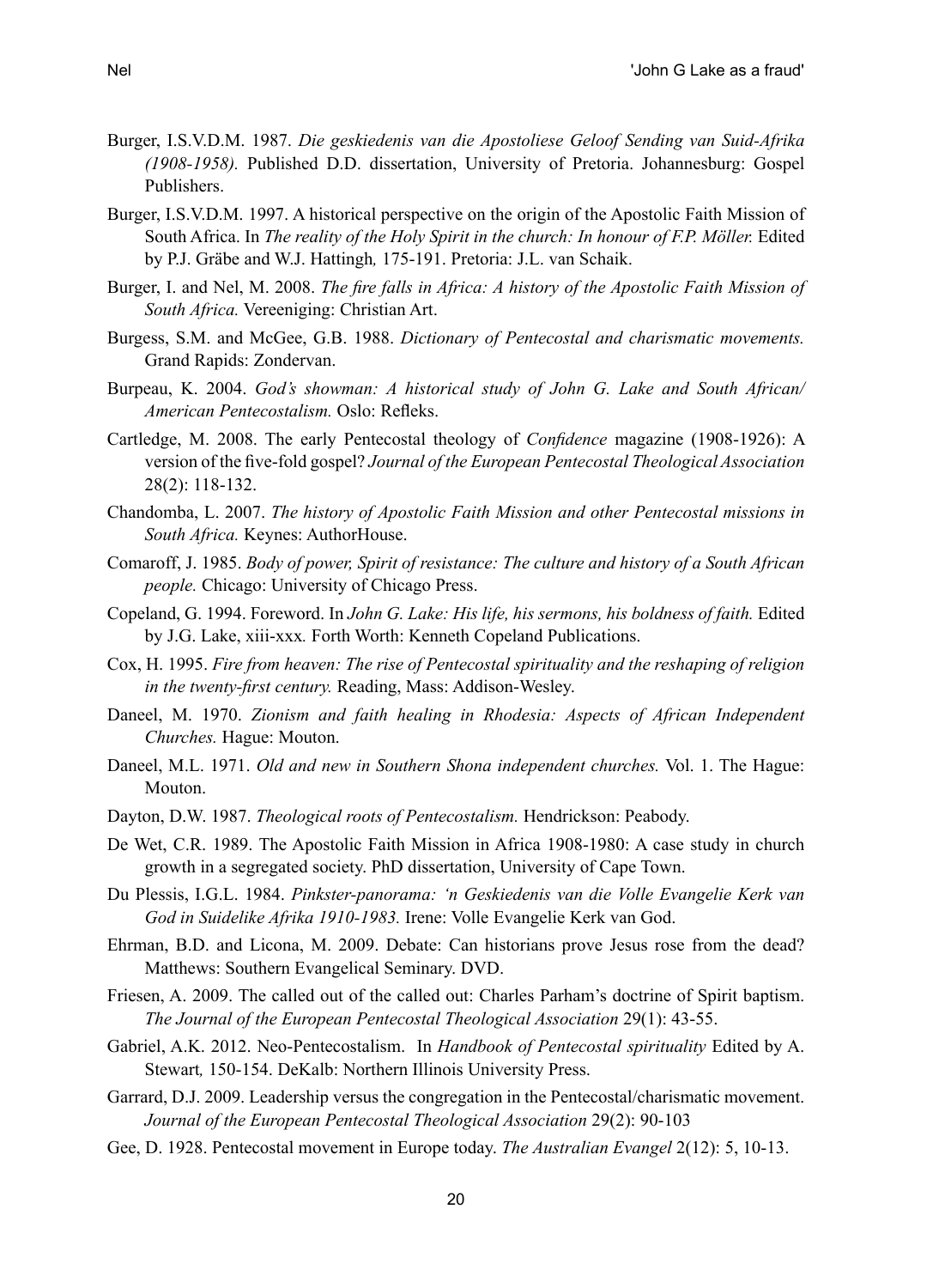- Goff, J.R. 1988. *Fields white unto harvest: Charles F. Parham and the missionary origins of Pentecostalism.* Little Rock: University of Kansas Press.
- Hammonds, R. 2009. *The Pentecostal movement.* Bloomington: AuthorHouse,
- Harper, M. 2008. The early Pentecostal theology of *Confidence* magazine (1908-1926): A version of the fivefold gospel? *Journal of the European Pentecostal Theological Association* 28(2): 118-132.
- Hexham, I. and Oosthuizen, G.C. (eds). 1994. *The story of Isaiah Shembe, II: The scriptures of the amaNazaretha of EKuphakameni.* Calgary: University of Calgary Press.
- Hitchens, C. 2009. *God is not great: How religion poisons everything.* New York: Twelve.
- Hollenweger, W.J. 1997. *Pentecostalism: Origins and developments worldwide.* Peabody: Hendrickson.
- Hudson, N. 2008. Dealing with the fire: Early Pentecostal responses to the practices of speaking in tongues and spoken prophecy. *Journal of the European Pentecostal Theological Association* 28(2): 148-162.
- Johns, K.D. 2007. *The Pentecostal paradigm: A seductive paradise.* Bloomington: Xlibris.
- Joubert, S. 2013. Not by order, nor by dialogue: The *metanoetic* presence of the kingdom of God in a fluid new world and church. *Acta Theologica* 33(1): 114-134. DOI: http://dx.doi. org/10.4314/actat.v33i1.6
- Kalu, O. 2008. *African Pentecostalism: An introduction.* New York: Oxford University Press.
- Klaus, B.D. 2006. Pentecostalism and mission. Paper presented to the American Society of Missiology, Assemblies of God Theological Seminary, Springfield, Missouri, 1-18.
- Lake, J G. 1968. Uit die dagboek van John G. Lake. Vertaal deur H J Scheepers. *Trooster*, 38, 5, 9-10.
- Lake, J.G. 1981. *Adventures in God.* Tulsa: Harrison House.
- Lake, J.G. 1994. *John G. Lake: His life, his sermons, his boldness of faith.* Forth Worth: Kenneth Copeland Publications.
- Land, S.J. 1993. *Pentecostal spirituality: A passion for the kingdom.* Cleveland: CPT.
- Landau, P. 2010. *Politics in the history of South Africa, 1400-1948.* Cambridge: Cambridge University Press.
- Lataster, R.C. 2013. *There was no Jesus, there is no God: A scholarly examination of the scientific, historical, and philosophical evidence and arguments for monotheism.* Create Space Independent Publishing Platform.
- Letson, H. 2007. Pentecostalism as a paradigm shift: A response to Hans Kung's paradigmatic model. *Journal of the European Pentecostal Theological Association* 27(2): 104-117.
- Lewis, P.W. 2001. Reflections of a hundred years of Pentecostal theology. Paper presented at 9th Annual William Menzies Lectureship at Asia Pacific Theological Seminary, Baguio, Philippines, 1-25.
- Liardon, R. 1996. *God's generals: Why they succeeded and why some failed.* New Kensington: Whitaker House.
- Liardon, R. 1999. *John G. Lake: The complete collection of his life teachings.* New Kensington: Whitaker House.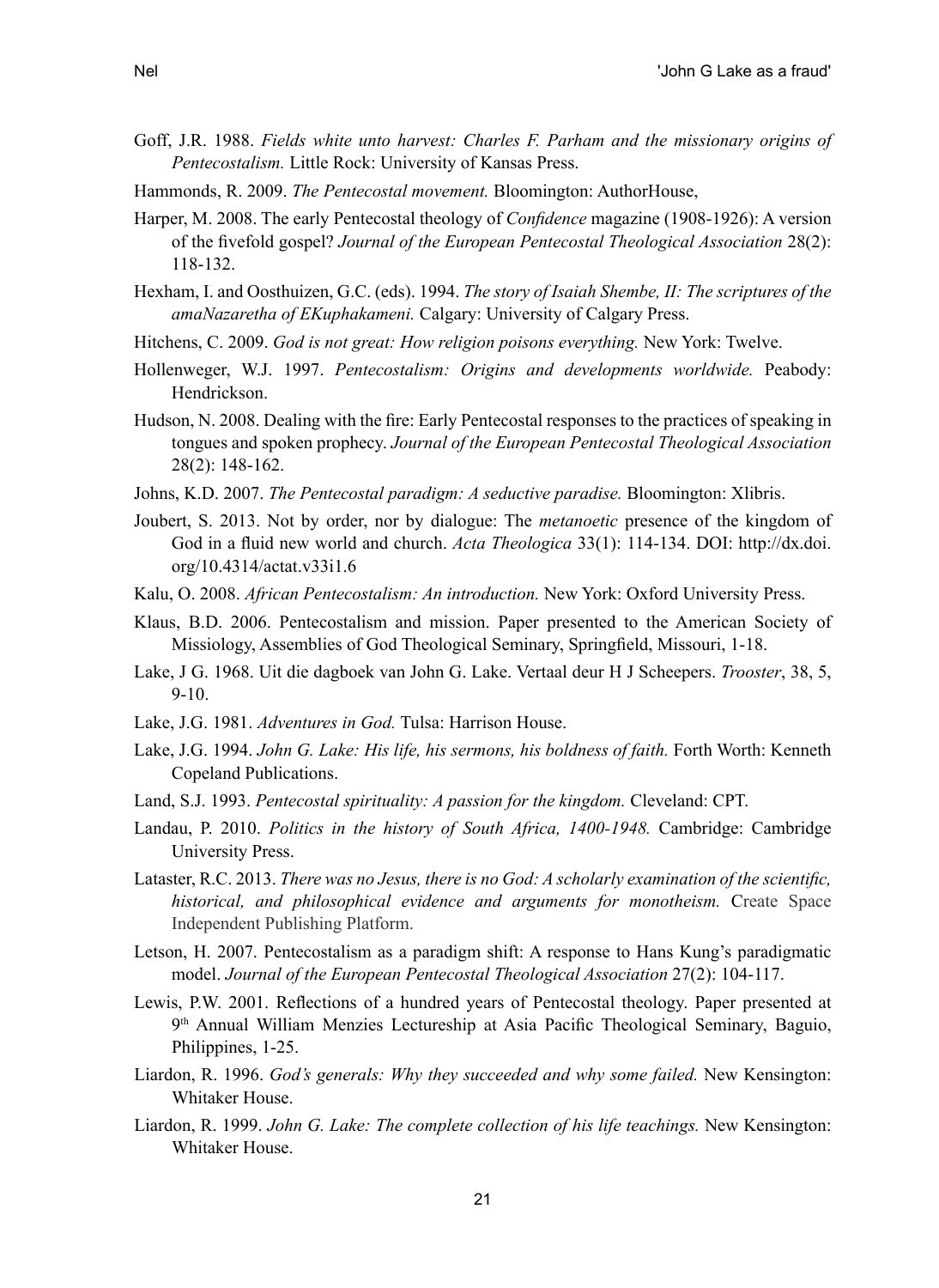- Liardon, R. 2005. *John G. Lake: The complete collection of his life teaching.* New Kensington: Whitaker House.
- Lindsay, G. 1972. *John G. Lake, Apostle to Africa.* Dallas: Christ for the Nations.
- Lovett, L. 1975. Black origins of the Pentecostal movement. In *Aspects of Pentecostal-charismatic origins.* Edited by V. Synan*,* 129-144*.* Plainfield: Logos.
- Lukhaimane, E.K. 1980. The Zion Christian Church of Ignatius Engenas Lekganyane 1924-1948: An African experiment with Christianity. MA dissertation, University of the North.
- MacRobert, I. 1988. *The black roots and white racism of early Pentecostalism in the USA.* Basingstoke: Macmillan.
- McGee, G.B. 1997. Power from in high: A historical perspective on the radical strategy of missions. In *Pentecostalism in context.* Edited by W. Ma and R.P. Menzies*,* 321-334*.* Sheffield: Sheffield Academic Press.
- McGee, G.B. 2007. Brought into the sphere of the supernatural: How speaking in tongues empowered early Pentecostals. *Encounter* 4(1): 1-16. http://www.agts.edu/encounter/ articles/2007\_fall/mcgee.htm (accessed on 10 May 2015).
- McGee, G.B. 2012. Early Pentecostal missionaries: They went everywhere preaching the gospel. In *Azusa Street and Beyond: Missional commentary on the global Pentecostal/charismatic movement.* Edited by G. McClung*,* 35-40. Revised edition. Alachua: Bridge-Logos.
- Minutes of the Committee, The Upper Room, November 1910.
- Minutes of the Executive Council of the AFM of SA, 22 January 1909.
- Minutes of the Executive Council of the AFM of SA, 25 February 1909.
- Minutes of the Workers' Conference of the AFM of SA, 2 April 1931.
- Morton, B. 2012a. The devil who heals: Fraud and falsification in the Evangelical Career of John G Lake, Missionary to South Africa 1908–1913. *African Historical Review* 44(2): 98-118. http://dx.doi.org/10.1080/17532523.2012.739752 (accessed on 23 May 2015).
- Morton, B. 2012b. Shembe and the early Zionists: A Reappraisal. *New Contree* 69: 71-92. https:// www.academia.edu/7946640/Shembe and the Early Zionists\_A\_Reappraisal (accessed on 23 May 2015).
- Morton, B. 2013a. Turning Zionists into workers: An exploration of the economic strategies of the major Zionist churches during the second evangelization. Paper presented at the 24<sup>th</sup> biennial conference of the Southern African Historical Society, University of Botswana, Gaborone, 27-29 June 2013, 1-14. https://www.academia.edu/6779054/Turning\_Zionists\_into\_ Workers An Exploration of the Economic Strategies of the Major Zionist Churches during the Second Evangelization (accessed on 23 May 2015).
- Morton, B. 2013b. The big con: John Alexander Dowie and the spread of Zionist Christianity in Southern Africa Paper. Paper presented at the University of Leiden, African Studies Center, 20 June 2013, 1-17. https://www.academia.edu/6779053/The\_Big\_Con\_John\_Alexander\_ Dowie and the Spread of Zionist Christianity in Southern Africa (accessed on 23 May 2015).
- Morton, B. 2014a. The rebellion from below and the origins of early Zionist Christianity. *African Historical Review* 46(20): 25-47. DOI: 10.1080/17532523.2014.943924, 25-47. http://www. tandfonline.com/doi/abs/10.1080/17532523.2014.943924 (accessed on 23 May 2015).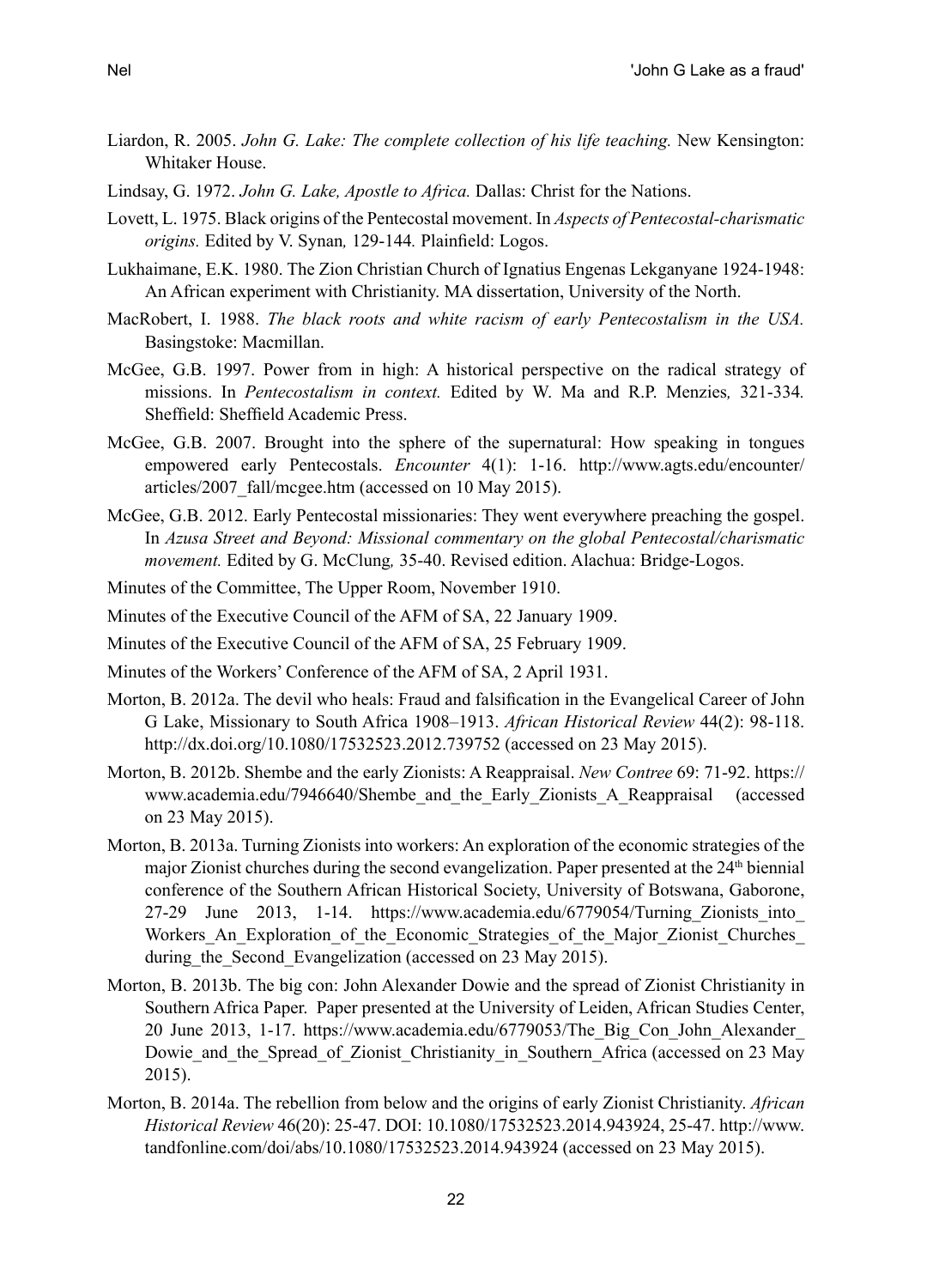- Morton, B. 2014b. John G Lake's formative years, 1870-1908: The making of a con man, 1-34. https://www.academia.edu/7005594/John G Lake s Formative Years 1870-1908 The Making of A Con Man (accessed on 23 May 2015).
- Morton, B. 2015. John Alexander Dowie and the invention of modern faith healing, 1882- 89. Paper presented at Muckleneuk Campus, Unisa, 11 June 2015, 1-17. https://www. academia.edu/12444505/John\_Alexander\_Dowie\_and\_the\_Invention\_of\_Modern\_Faith\_ Healing 1882-89 (accessed on 23 May 2015).
- Murray, C. 1999. The Father, the Son and the Holy Spirit: Resistance and abuse in the life of Solomon Lion. *Journal of Religion in South Africa* 29(3): 341-386.
- Nel, M. 1996. Eva Stuart: Woman pioneer in the Pentecostal movement. In *Digging up our foremothers: Stories of women in Africa.* Edited by C. Landman, 243-257. Pretoria: Unisa Press.
- Nel, M. 2005. P.L. le Roux, Dutch Reformed missionary, Zionist preacher and leader of the Apostolic Faith Mission of South Africa, and the origin of some of the African Independent Churches in Southern Africa. Part 1. *Ned Geref Teologiese Tydskrif* 46(1-2): 200-208.
- Nel, M. 2006. Vergelyking tussen die genesingsteologie van John G Lake en Hannes Jonker. *Studia Historiae Ecclesiasticae* 32(1): 263-284.
- Nel, M. 2014. Implikasies van ontwikkelings in die leerstelling van goddelike genesing binne die Pinksterbeweging. *In die Skriflig* 48(1), Art. #1792, 9 pages. http://dx.doi.org/10.4102/ids. v48i1.1792.
- Oosthuizen, C.G, 1987. *The birth of Christian Zionism in South Africa.* Kwa-Dlangezwa: University of Zululand.
- Parham, S. 1930. *The life of Charles F. Parham: Founder of the Apostolic Faith Movement.* Baxter Springs: Apostolic Faith Bible College.
- Pate, L.D. 1991. Pentecostal missions from the two-thirds world. In *Called and empowered: Global mission in Pentecostal perspective.* Edited by M.A. Dempster, B.D. Klaus and D. Petersen*,* 242-248*.* Peabody: Hendrickson.
- Reidt, W. 1989. *John G. Lake: A man without compromise.* Tulsa: Harrison House.
- Sundkler, B.G.M. 1976. *Zulu Zion and some Swazi Zionists.* London: Oxford.
- Susanto, J.L. and Theron, J. 2008. Compassion on people as a stimulus for the development of the church's healing ministry: Lessons from the lives of two Pentecostal pioneers. *Studia Historiae Ecclesiasticae* 34(2): 169-184.
- Synan, V. 1971. *The holiness-Pentecostal movements in the United States.* Second edition. Grand Rapids: William B. Eerdmans.
- Synan, V. 1997. *The holiness-Pentecostal tradition: Charismatic movements in the twentieth century.* Second edition. Grand Rapids: William B. Eerdmans.
- Synan, V. 2001. *The century of the Holy Spirit: 100 years of Pentecostal and charismatic renewal, 1901-2001.* Nashville: Thomas Nelson.
- Synan, V. 2006. The origins of the Pentecostal movement. http://www.oru.edu/library/special\_ collections/holy spirit research center/Pentecostal history.php (accessed on 2 May 2015), 1-7.
- Tan-Chow, M.L. 2007. *Pentecostal theology for the twenty-first century: Engaging with multifaith Singapore.* Hampshire: Ashgate Publishing.